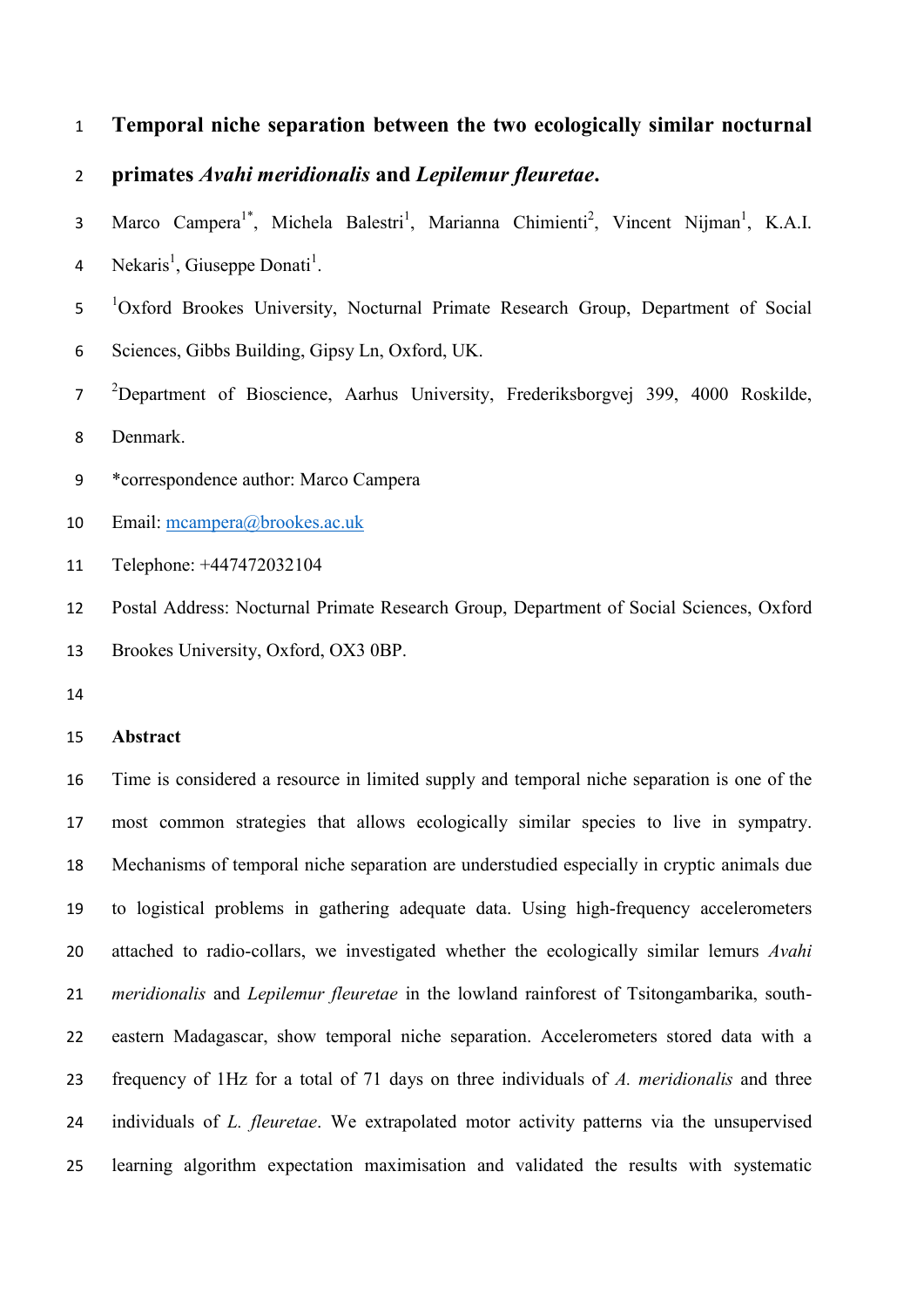behavioural observations. *Avahi meridionalis* showed peaks of activity at twilights with low but consistent activity during the day, while *L. fleuretae* exhibited more activity in the central hours of the night. Both lemur species had their activity pattern entrained by photoperiodic variations. The pair-living *A. meridionalis* was found to be lunarphilic while the solitary- living *L. fleuretae* was lunarphobic. We suggest that these activity differences were advantageous to minimise feeding competition, as an anti-predator strategy, and/or for dietary related benefits. These findings demonstrate a fine-tuned temporal partitioning in sympatric, ecologically similar lemur species and support the idea that an activity spread over the 24- hours, defined here as cathemerality *sensu lato*, is more common than previously thought in lemurs.

# **Significance statement**

 Ecologically similar species may exhibit temporal niche partitioning and separate their peaks of activity when co-occurring in an area. We show for the first time that the mainly nocturnal genus *Avahi* can exhibit high crepuscular activity with low but consistent bouts of activity (up to 44.6% of daily activity) during the day. We defined this activity as cathemerality *sensu lato* as opposed to the cathemerality *sensu stricto* observed in *Eulemur* sp. We suggest that this flexible activity may be advantageous for the species to minimise feeding competition and predatory pressure, and/or to provide dietary-related benefits. This finding in the secondary nocturnal genus *Avahi* supports the idea that activity patterns in lemurs are graduated and traditional categorisations are inadequate.

## **Keywords**

Niche partitioning, cathemeral, diel, Madagascar, bio-logging, accelerometer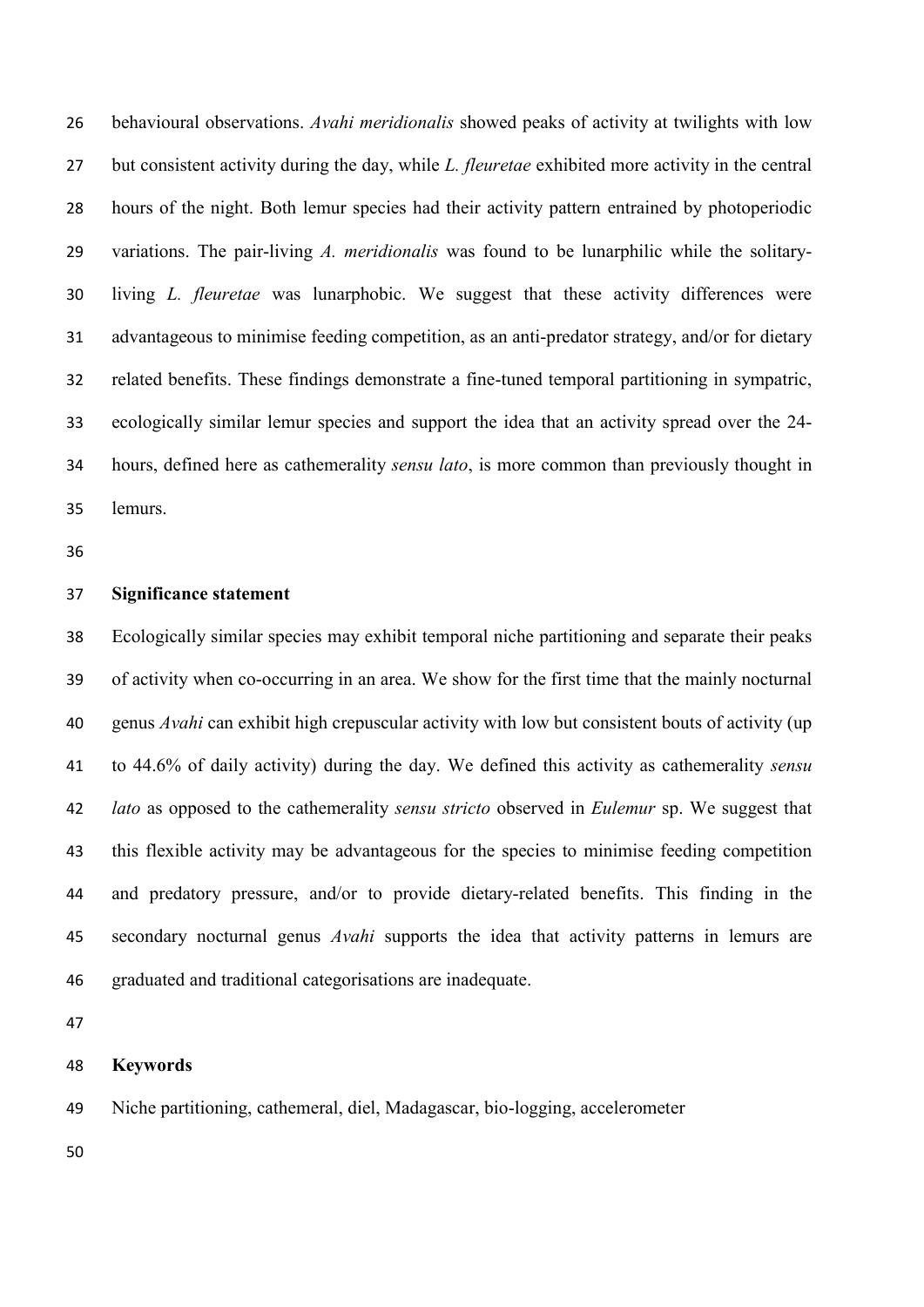#### **Introduction**

 The exhibition of largely similar habits leads to niche overlap between species, which may compete if the resources used are in limited supply (La Morgia and Bassano 2009). Three main niche dimensions - habitat type, temporal differentiation, and food type - have been shown to be used to reduce niche overlap (Singh et al. 2011). According to the "niche complementarity hypothesis", a high overlap in one niche dimension should be compensated by a low overlap in at least one of the other dimensions (Vieira and Port 2006). Time can be considered as a resource in limited supply (Halle 2000) and separating the time of activity has been suggested as one of the most effective strategies for species coexistence (Schoener 1974; Schreier et al. 2009; Schmidt et al. 2013; Scriven et al. 2016). Temporal niche partitioning has been repeatedly demonstrated as a strategy to reduce competition and allow coexistence between ecologically similar species in many Orders including Carnivora (Jácomo et al. 2004; Harrington et al. 2009; Romero-Muñoz et al. 2010), Chiroptera (Adams and Thibault 2006), Primates (Curtis and Rasmussen 2006; Schreier et al. 2009), Rodentia (Kronfeld-Schor and Dayan 1999; Castro-Arellano and Lacher 2009), Salmoniformes (Eloranta et al. 2013), and Squamata (Martínez-Freiría et al. 2010).

 Activity patterns of animals are endogenously generated by biological clocks and empowered with mechanisms that allow adaptation to environmental challenges (Refinetti 2016). Activity patterns rely on endogenously fixed rhythms that can be circadian (i.e. over the 24-h) and circannual (i.e. over the calendar year) (Aschoff 1979). Circadian and circannual rhythms are shaped by predictable environmental factors, called Zeitgebers, such as photoperiodic variations, or by less predictable factors that may override the main rhythm, called masking factors, such as food quality and availability, weather conditions, nocturnal luminosity, predation, and anthropogenic disturbance (Daan and Aschoff 1982; Halle and Stensteth 2000; Donati et al. 2009, 2016; Poudel et al. 2015; Brivio et al. 2017).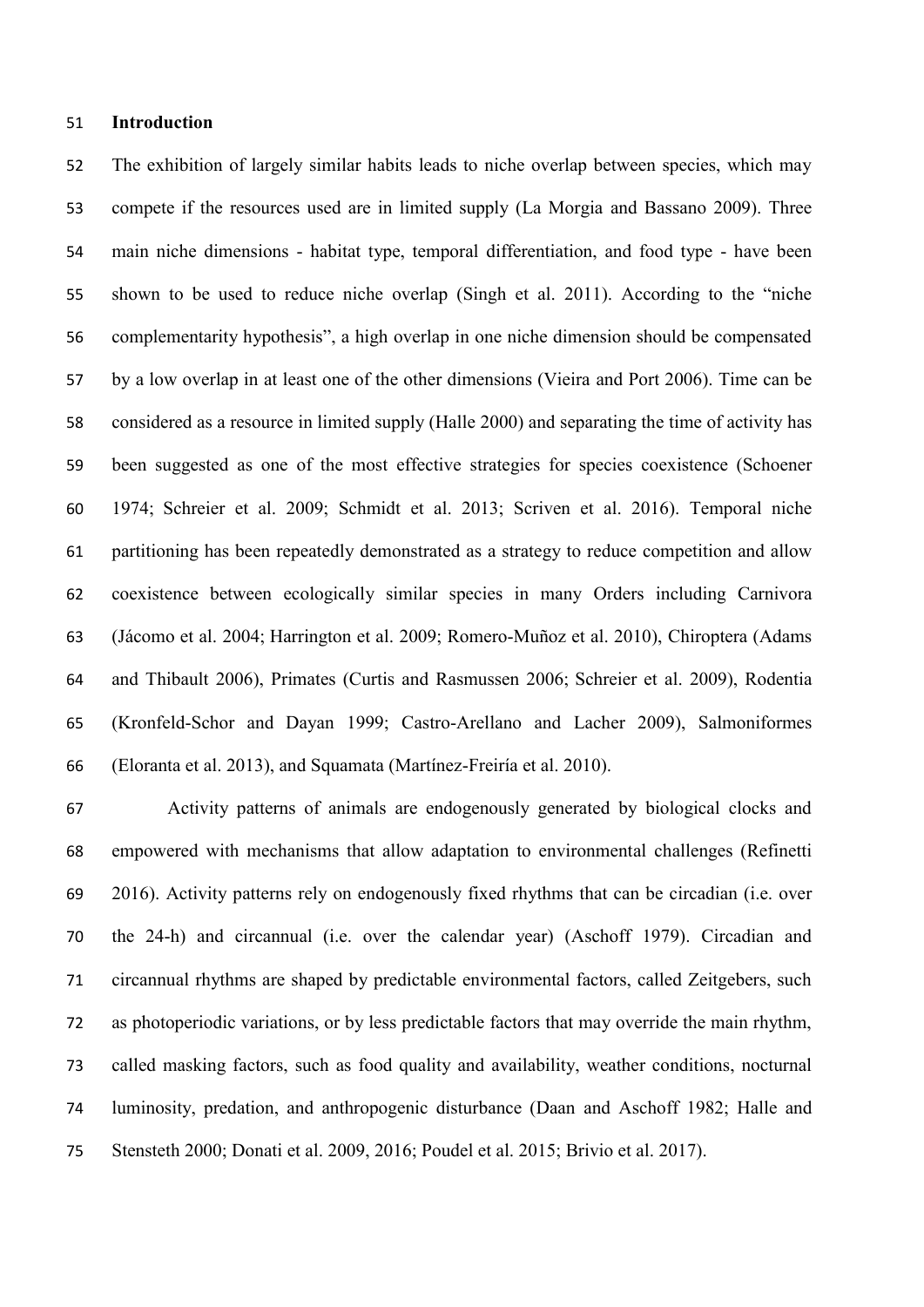Photoperiodic variation is an important Zeitgeber, especially for animals that, by living far from the equator, experience seasonal variations in daylength and climate (Brockman and van Schaik 2004). The endogenous clock is influenced by light that synchronises activity to the photoperiod; thus, activity is usually strongly affected by the annual variation in sunrise and sunset time (Erkert 1989; Reppert and Weaver 2002). The activity of nocturnal prey species may be further affected by the intensity of nocturnal illumination due to its correlation with predation risk (Beier 2006; Prugh and Golden 2014). At high luminosity conditions, nocturnal prey species may decrease their activity to reduce predation risk (lunarphobia; Nash 2007; Saldaña-Vásquez and Munguía-Rosas 2013; Upham and Haffner 2013) or increase their activity to maximise foraging efficiency and predators' detection (lunarphilia; Gursky 2003; Rode-Margono and Nekaris 2014; Brivio et al. 2017). The choice of one of these two strategies or more often a gradient between them is determined by the balance between associated costs (increased vulnerability to predation) and benefits (improved detection of food and predators) (Prugh and Golden 2014).

 In terms of activity patterns, primates were historically classified as diurnal or nocturnal until the discovery that a lemur species of the genus *Eulemur* exhibited activity over 24 h (Tattersall 1979). This activity pattern, defined as cathemerality, can provide a number of ecological advantages such as reduced feeding competition via temporal niche partition (Curtis et al. 1999; Curtis and Rasmussen 2006), thermoregulatory benefits to avoid thermal stress (Curtis et al. 1999), reduced predation risk (Donati et al. 1999; Colquhoun 2006), and increased feeding efficiency related to a fibre-rich diet (Engqvist and Richard 1991; Donati et al. 2007, 2009). Different degrees of cathemerality have been observed in *Eulemur* (c.f. Curtis and Rasmussen 2006), *Hapalemur* (Eppley et al. 2015), *Lemur* (Donati et al. 2013) in the wild, *Prolemur* (Santini-Palka 1994) and *Varecia* (Bray et al. 2017) in captivity.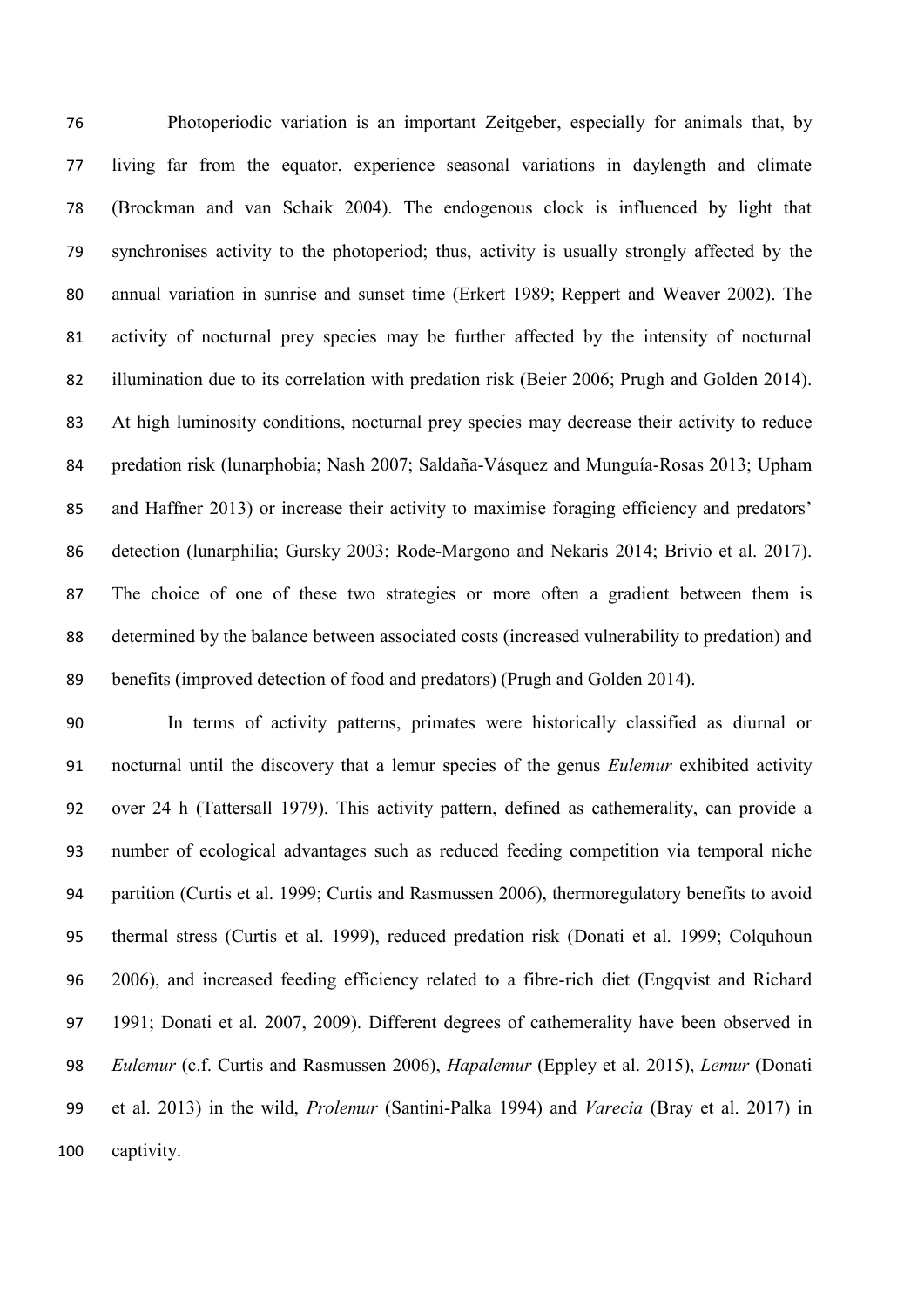The sympatric lemur genera *Avahi* (Indriidae) and *Lepilemur* (Lepilemuridae) are ideal models to study temporal niche separation in strepsirrhines, since they are both nocturnal, mainly folivorous, and have a comparable body mass (Thalmann 2001). Both species are exceptional since folivory in nocturnal primates is rare as colour vision is thought to be important in these species to discern leaves with higher protein content (Dominy and Lucas 2004). Furthermore, these lemurs have a relatively small body mass (ranging from 560 to 1210 g; Razafindratsima et al. 2018), which is at the lower limits for folivory in primates (Lehman 2007). Previous studies demonstrated the presence of scramble competition and mechanisms of niche separation between *A. occidentalis* and *L. edwardsi* in the deciduous forest of Ampijoroa, where both genera occur at high density (Warren and Crompton 1997, Thalmann 2001). Since folivorous primates as well as frugivorous ones are known to experience scramble competition driven by resource variations in quality, availability, and spatial distribution (Snaith and Chapman 2007), this ecological pressure is likely to be present between *Avahi* and *Lepilemur* species.

 The genus *Avahi* is considered strictly nocturnal, although its ancestors have been hypothesised to be diurnal and its nocturnality is considered secondary (Ganzhorn et al. 1985; Roos et al. 2004). Recent findings suggested that the strength of selection to maintain SWS1 opsin gene for colour vision in *Avahi* is similar to what has been found in diurnal primates (Veilleux et al. 2014). This adaptation is considered a retention from diurnal ancestors and *Avahi* may have experienced consistent selection to retain dichromatic colour vision throughout its evolutionary history (Veilleux et al. 2014). Thus, *Avahi* possesses some visual adaptations that may facilitate activity in dim light conditions. Also, *Avahi* was reported several times to be active occasionally during the day (Ganzhorn et al. 1985; Warren and Crompton 1997). This pattern suggests that this lemur might exhibit diurnal activity in certain conditions, although the extent of this activity has never been explored systematically.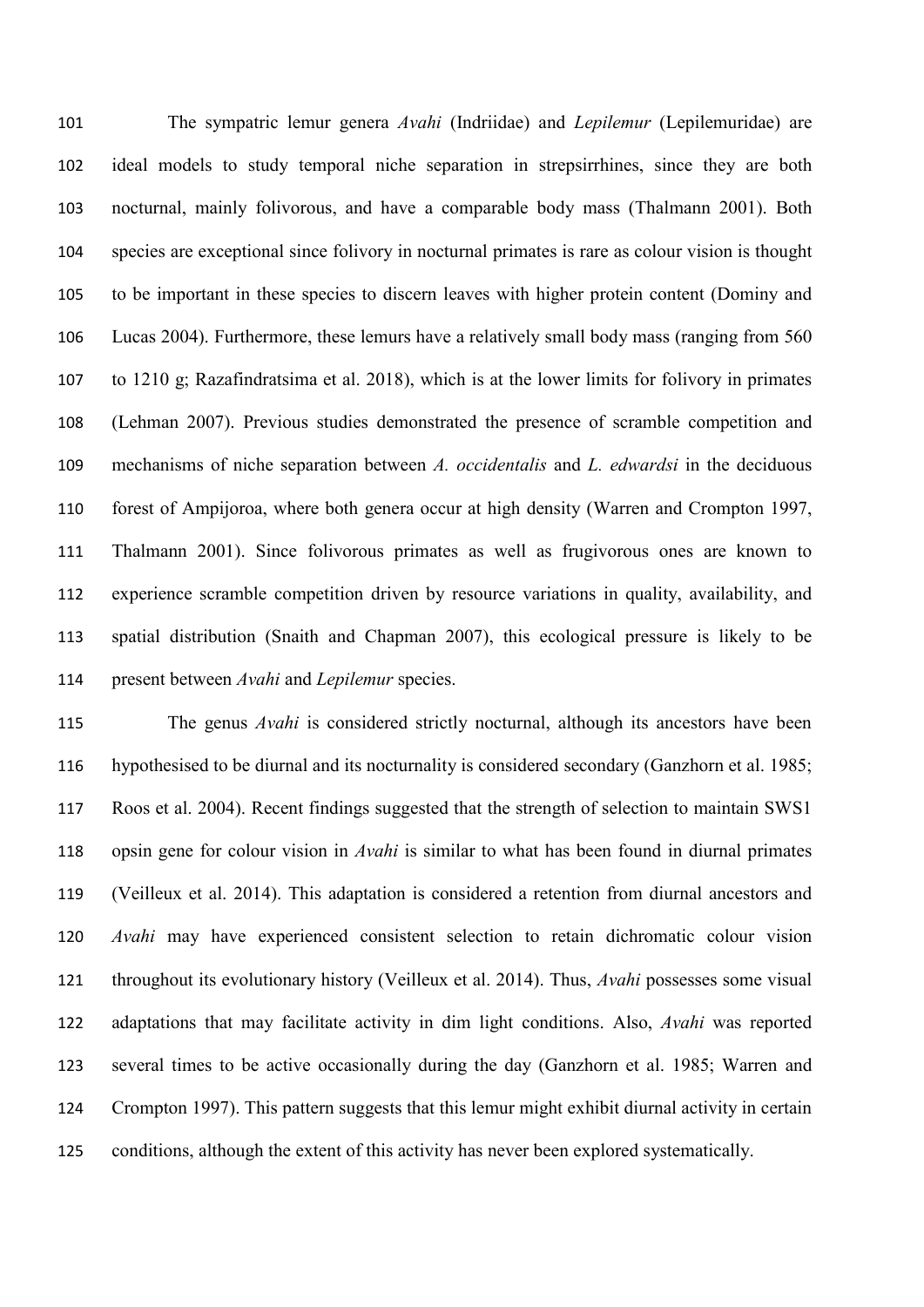The sportive lemurs *Lepilemur* spp. are considered strictly nocturnal (Nash 2007), although some species have been reported to show a high level of vigilance and grooming during daytime (Charles-Dominique and Hladik 1971; Warren and Crompton 1997; Seiler et al. 2013). Sportive lemurs were also reported to rest in sunny spots near sleeping sites (Warren and Crompton 1997; Nash 1998). Considering these reports, the question arises on whether in certain environmental conditions, or in conditions of high competition with *Avahi* (Warren and Crompton 1997), sportive lemurs may reveal some flexibility in their activity pattern.

 Despite the efforts in observing and reporting the temporal activities performed by these species, a consistent and quantitative approach is needed to clarify the fine-grained mechanisms of coexistence between the two genera. Recent advances in bio-logging miniaturised technology, and the use of high-frequency accelerometers in particular, are ideal for answering research questions related to animal's movement patterns and locomotor activities in cryptic species for which behavioural observations are problematic (Brown et al. 2013, Chimienti et al. 2016). Accelerometers have been used for many years to study primate activity patterns (e.g. Kappeler and Erkert 2003, Fernández-Duque and Erkert 2006, Eppley et al. 2015), although these studies mainly used activity score devices (i.e. the output is a score and it does not allow complex analysis) with low sampling frequency (usually more than one minute). High-frequency accelerometers can be used today to extrapolate detailed activity patterns and classify how animals behave, cost/benefits of movement patterns, and how they relate to the surrounding environment (Kays et al. 2015; Leos-Barajas et al. 2017; Patterson et al. 2017).

 We aim to investigate, using high-frequency accelerometers, whether the southern woolly lemur *A. meridionalis* and the Fleurette's sportive lemur *L. fleuretae* show temporal niche partitioning in the lowland rainforest of Tsitongambarika (TGK), south-eastern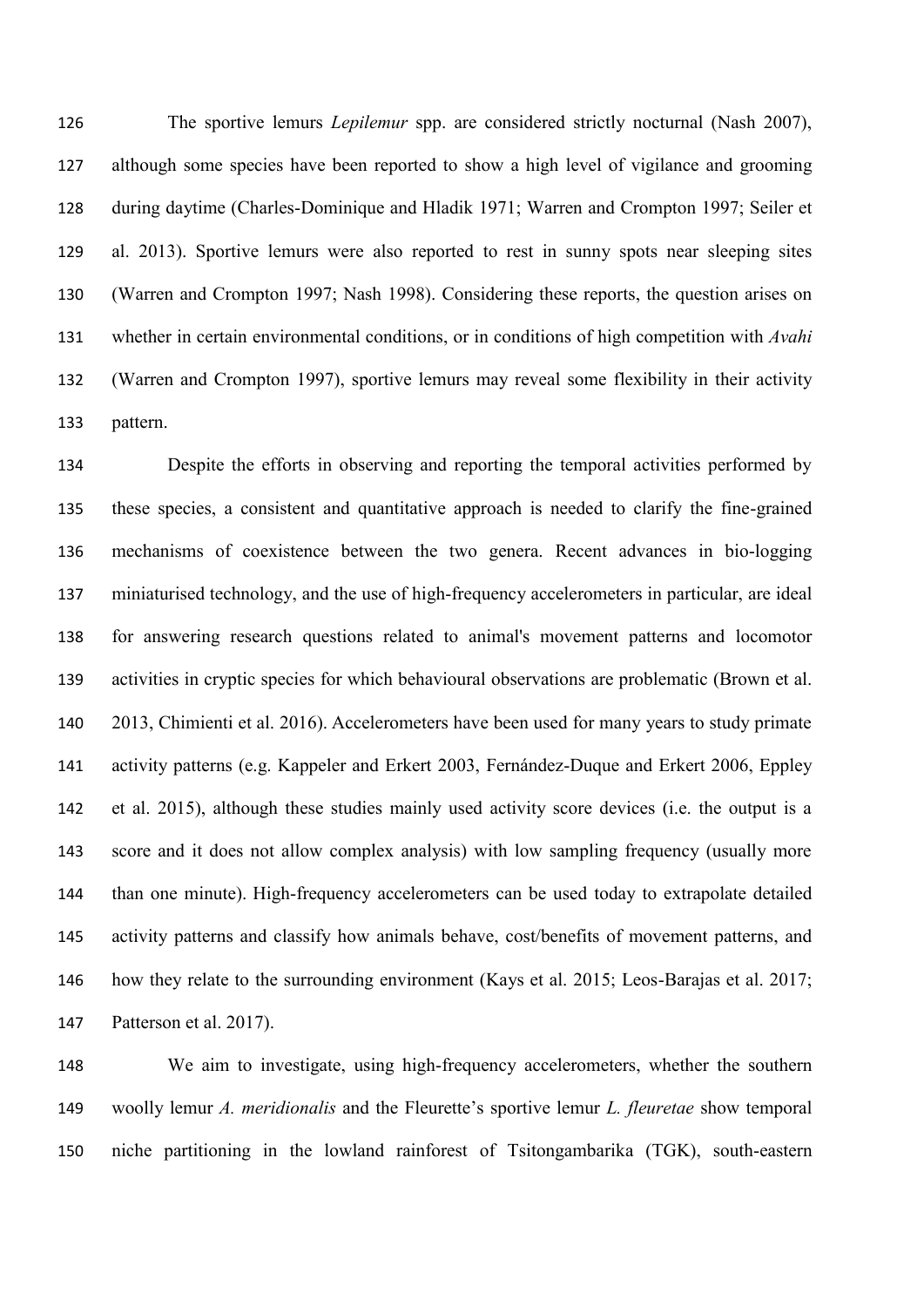Madagascar. The TGK forest has a high density of both *A. meridionalis* and *L. fleuretae*  (Balestri 2018) and this may entail a certain degree of contest competition, thus favouring activity avoidance as a mechanism for niche separation (Schreier et al. 2009). In addition, we test whether nocturnal luminosity and photoperiodic variations have a role in controlling activity patterns of these two lemur species. The lowland rainforest of TGK represents an ideal location to test the influence of these Zeitgebers and masking factors on nocturnal primates. First, TGK is the southernmost rainforest in Madagascar and thus it is exposed to significant photoperiodic variation (from 10.6 to 13.7 h). Second, this lowland rainforest is characterised by a strong seasonality in terms of young leaf availability (Campera 2018). In particular, we predict:

 1) That *A. meridionalis* and *L. fleuretae* have peaks of activity at different times of the night to reduce contest competition. Based on the abovementioned visual adaptations of *Avahi* (Veilleux et al. 2014), we expect *A. meridionalis* to be more active during the brighter segments of the night, i.e. twilights or full moon nights. We also expect woolly lemurs to expand their activity during the daylight hours, since diurnal bouts may represent an ecological advantage to reduce feeding competition with *L. fleuretae* (Curtis et al. 1999; Curtis and Rasmussen 2006);

 2) Night-length to be a predictor of the activity of both *A. meridionalis* and *L. fleuretae*. Animals are in fact expected to synchronise the activity with sunset and sunrise variations (two-oscillator model of circadian rhythmicity; Pittendrigh and Daan 1976) to reduce daily energy expenditure (Baldellou and Adam 1998) and to avoid overheating (Erkert 2000). We thus expect both species to increase the intensity of 173 their nocturnal activity in short nights since they have less time to meet their energy requirements (Corsini et al. 1995; Brivio et al. 2017);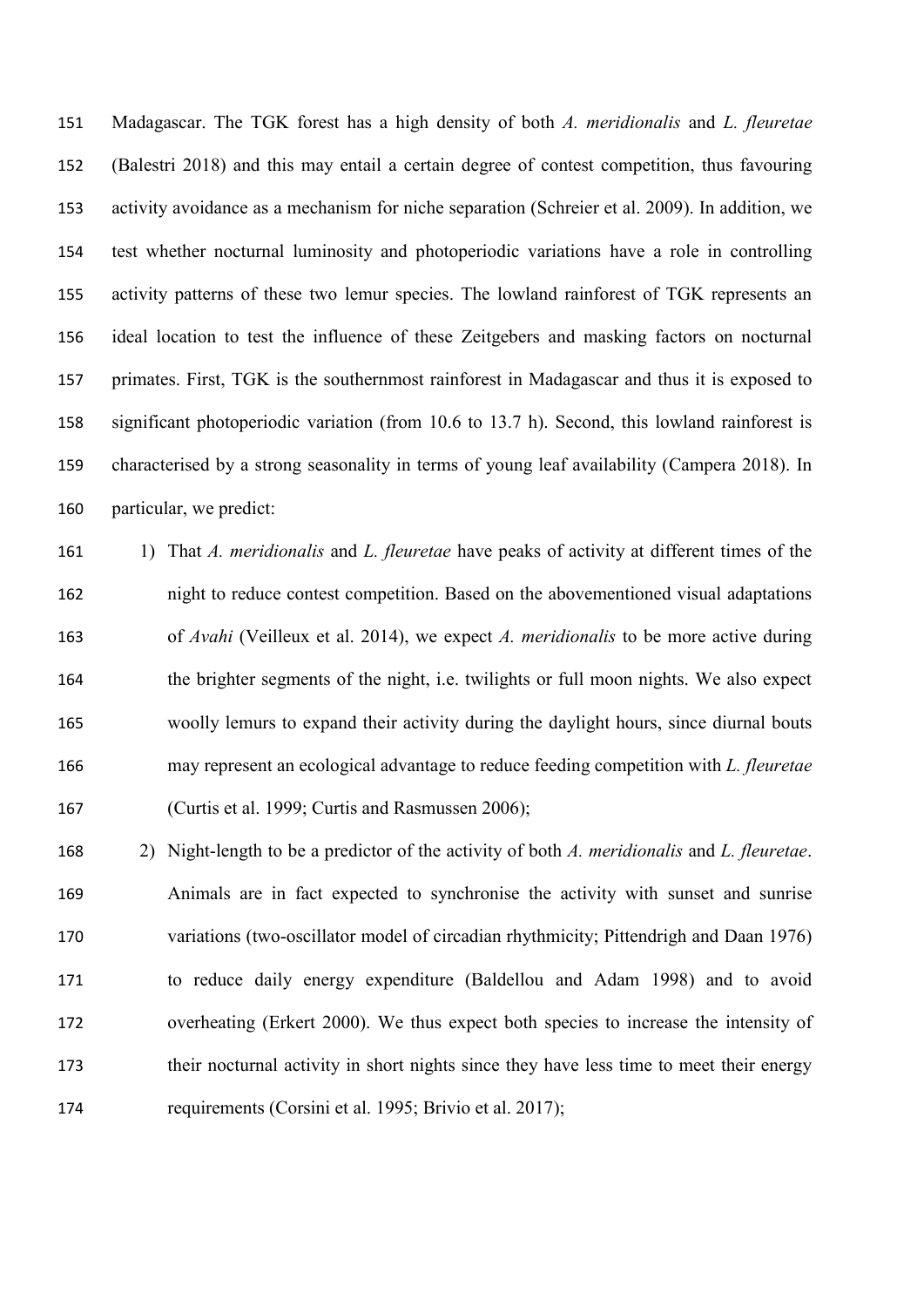3) *Lepilemur fleuretae* to be lunarphobic since it has a solitary social system and it is expected to use a cryptic strategy to minimise the risk of being detected by predators at night. Conversely, *A. meridionalis* is expected to be lunarphilic to increase foraging efficiency and predator detection considering the advantages provided by the abovementioned visual adaptations and the pair-living social system (Prugh and Golden 2014).

## **Materials and methods**

*Study site* 

 The study was conducted at the Ampasy research station (S 24° 34' 58'', E 47° 09' 01''), a 185 valley of around  $3 \text{ km}^2$  located in the northernmost portion of the TGK Protected Area. The TGK forest represents one of the last large expanses of lowland rainforest in Madagascar. See Campera et al. (2017) for a detailed description of the study area.

#### *Data collection*

 We recorded activity data every second for a total of 71 days (7 July 2015-17 September 2015) on three individuals of *A. meridionalis* and three individuals of *L. fleuretae* (two females and one male from different social groups) via high-frequency accelerometer tags (Axy-Depth, TechnoSmArt) attached to VHF collars (RI-2D, Holohil Systems Ltd). To attach the collars, the lemurs were anaesthetised via a dose of 15 ml of Telazol 100mg/ml 195 (tiletamine HCl and zolazepam HCl; Zoetis Inc.) using a  $CO<sup>2</sup>$  air rifle capable of remote injection for immobilisation (Balestri 2018; Campera 2018). There were no injuries as a consequence of the captures. The weight of the combined VHF collar and accelerometer tag with batteries was around 15 g, thus below the 5% threshold of the subjects' weight recommended for arboreal animals (Wheater et al. 2011). For the validation of the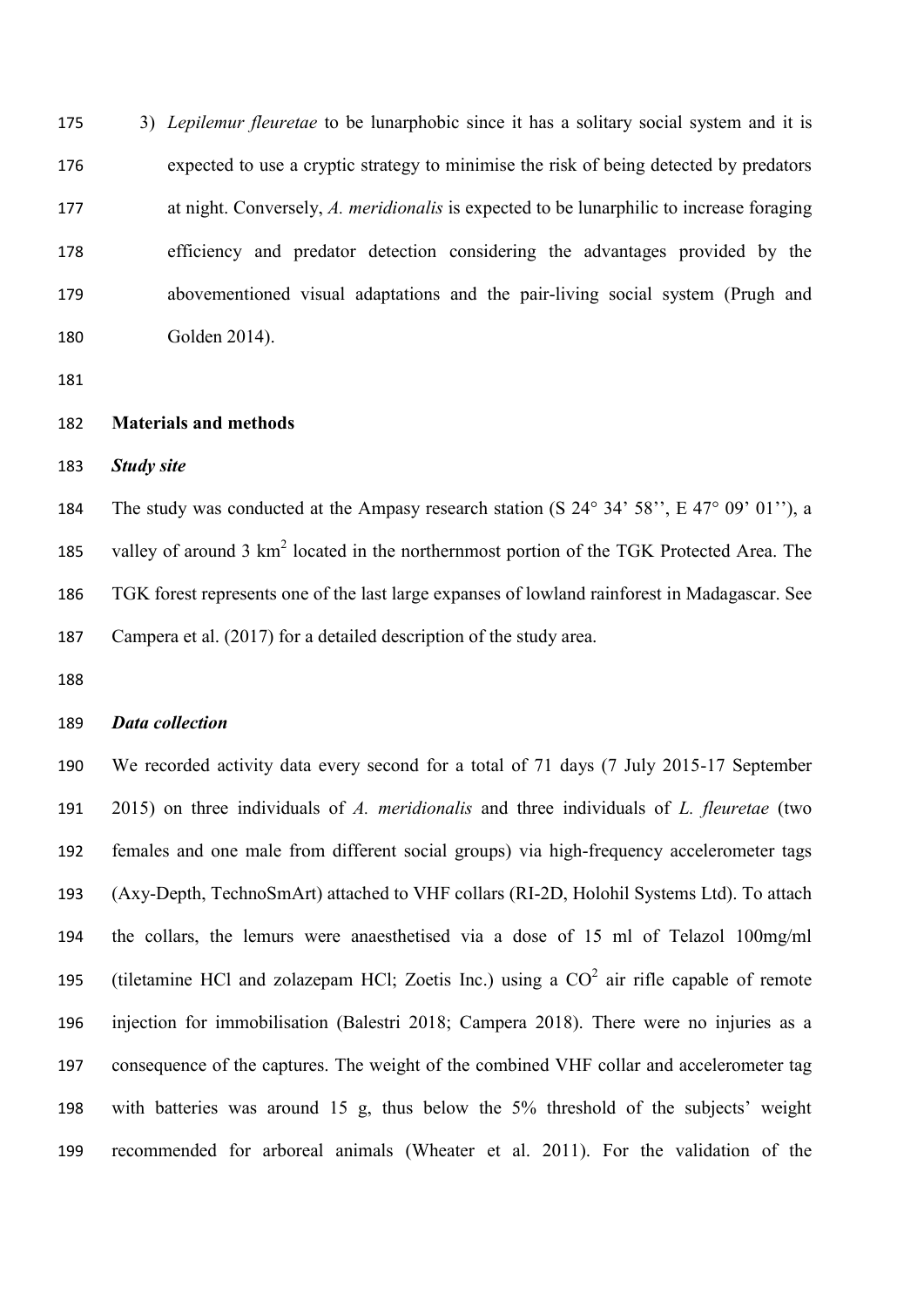accelerometer data, we recorded activity data (active or inactive) via continuous focal sampling (Altmann 1974) on six collared individuals for two full nights each. Active behaviours included feeding, foraging, moving, grooming, and social behaviour. Animals were recaptured at the end of the study to remove the collars. It was not possible to record blind data because our study involved focal animals in the field.

### *Data analysis*

 From the raw data collected with the accelerometers, we calculated dynamic acceleration and amplitude, intended as standard deviation of the dynamic acceleration, by using the package "plotrix" for R software over a smoothing factor of 10 seconds (Chimienti et al. 2016). A time window of 10 s was chosen considering that we were generally interested in overall 211 activity patterns. The integrated variables were analysed via the package "Rmixmod" for R software using the unsupervised learning algorithm (i.e. algorithm that group accelerometer data without the need of training datasets into different clusters based on statistical functions) Expectation Maximisation (EM) (Biernacki et al. 2003). To test the efficiency of this method in detecting activity and inactivity, we compared the data obtained via the EM algorithm with 216 simultaneous behavioural observations. The algorithm had a correspondence of 98.6-99.4 % 217 ( $N = 3$  individuals) and 98.2-99.3 % ( $N = 3$  individuals) with the inactive behaviour detected via behavioural observations for *A. meridionalis* and *L. fleuretae*, respectively.

 We calculated the daily proportion of activity during the day, twilight, and night. As twilight, we considered the time between the beginning of the morning astronomical twilight (when the sun is 18º below the horizon before sunrise) and the sunrise, and between the 222 sunset and the end of evening astronomical twilight (when the sun is 18<sup>°</sup> below the horizon after sunset)(Donati et al. 2009). We obtained sunset, sunrise, moon phase, night-length, and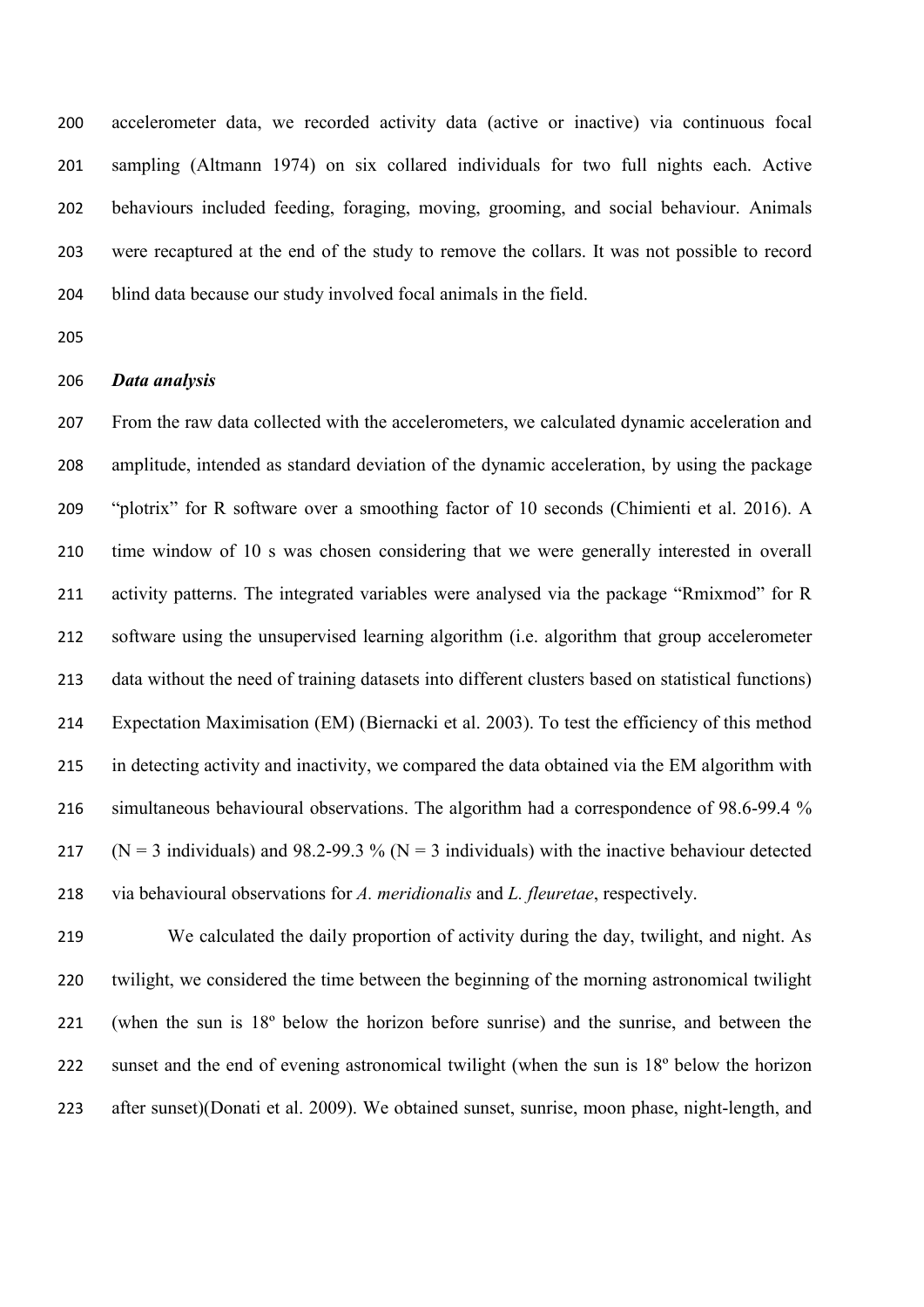beginning and end of astronomical twilights from the U.S. Naval Observatory Astronomical Almanac [\(http://aa.usno.navy.mil/data\)](http://aa.usno.navy.mil/data) using the coordinates of Ampasy.

 To evaluate the influence of night-length and moon phase on the activity of *A. meridionalis* and *L. fleuretae*, we ran multiple Generalised Estimating Equation (GEE) models (Bailey et al. 2013) with proportion of activity (during the day, at twilight, and at night) or the ND ratio (ratio between nocturnal and diurnal activity) as dependent variables. We used the ratio to allow comparisons across species and studies since the absolute values of activity recorded by accelerometers differ from what is recorded via observational sampling or from other models of accelerometers (Donati et al. 2009; Eppley et al. 2015). For the ND ratio we included twilight periods within the overall nocturnal activity for comparative reasons, since twilights are included in the main active phase in most other studies of cathemerality (Fernández-Duque and Erkert 2006; Donati et al. 2013; Eppley et al. 2015). We used night-length and moon phase as covariates in the model, and individuals as random factor. We considered days as units of analysis and included an AR1 autocorrelation structure in the model to control for temporal autocorrelation in the data (Bailey et al. 2013). We tested several combinations of fit distributions (normal, gamma, inverse gaussian) and functions (identity, log, power) and chose the model with the lowest Akaike Information Criterion (AIC) (Burnham and Anderson 2002). The models with a gamma probability distribution and log link function had the lowest AIC.

 To determine whether *A. meridionalis* and *L. fleuretae* were active at different times 244 of the night, we divided the daily activity into 2-h blocks starting from midnight. We then ran a Repeated Measures (RM) ANOVAs with the activity every 2-h interval as dependent variable. To determine the difference on activity between *A. meridionalis* and *L. fleuretae*, we also ran RM ANOVAs with activity during the day, twilight, and night, or the ND ratio as dependent variable. To determine whether the two species commenced and ended their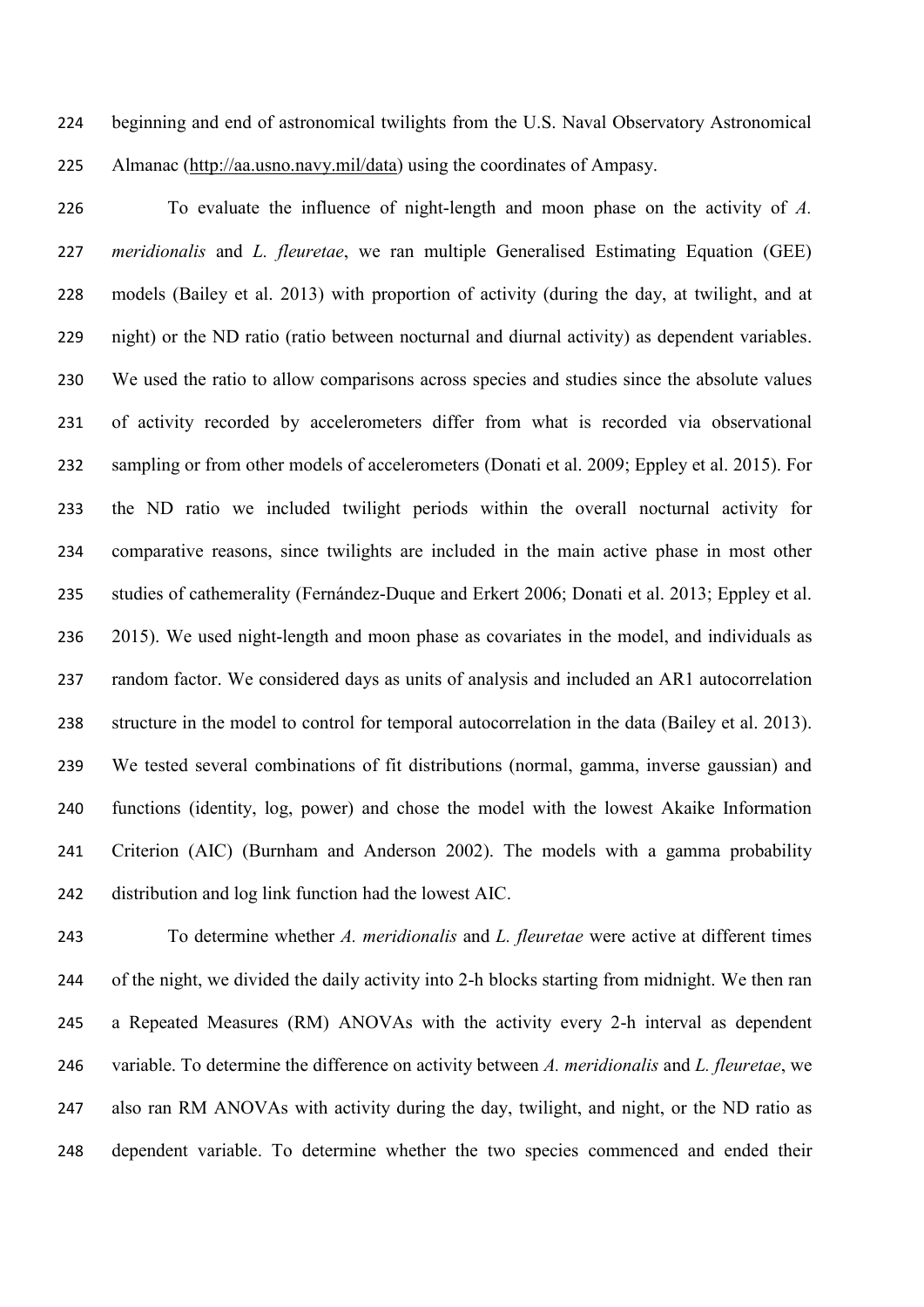activity in phase with sunset and sunrise time, respectively, we ran a RM ANOVA with the difference between activity time and sunset/sunrise. For the RM ANOVAs, we compared data between *A. meridionalis* and *L. fleuretae* during the same day. Before running the RM ANOVAs, we tested for normality (Kolmogorov–Smirnov test), sphericity (Mauchly's test), and equality of variances (Levene's test) as underlying assumptions. We performed the tests 254 via SPSS v25 considering  $P < 0.05$  as level of significance.

### **Results**

## *Influence of night-length and moon phase*

 The three individuals of *A. meridionalis* had their peaks of activity at twilight (Fig. 1). The median ND ratio was 3.89 (range = 1.12-13.09). The activity of *A. meridionalis* during the day, at twilight, and at night increased when night-length decreased, while the ND ratio was not influenced overall by night-length (Table 1). The activity of *A. meridionalis* during the day increased and the ND ratio decreased with the decrease of moon luminosity, while there was no effect of moon luminosity on the activity at twilight and at night. The three individuals of *L. fleuretae* had their peaks of activity at night (Fig. 1). The median ND ratio was 7.12 (range = 1.57-584.61). The activity of *L. fleuretae* during the day, at twilight, and at night increased when night-length decreased, while the ND ratio was not influenced overall by night-length (Table 1). The activity of *L. fleuretae* during the day, the activity at twilight, and the ND ratio decreased, and the nocturnal activity increased with the decrease of moon luminosity.

# *Daily activity pattern*

The 24-h activity pattern of *A. meridionalis* showed two main peaks at 4-6 h and at 18-20 h,

while peaks of activity for *L. fleuretae* were at 2-4 h and at 18-20 h (Fig. 2 and Fig.3). The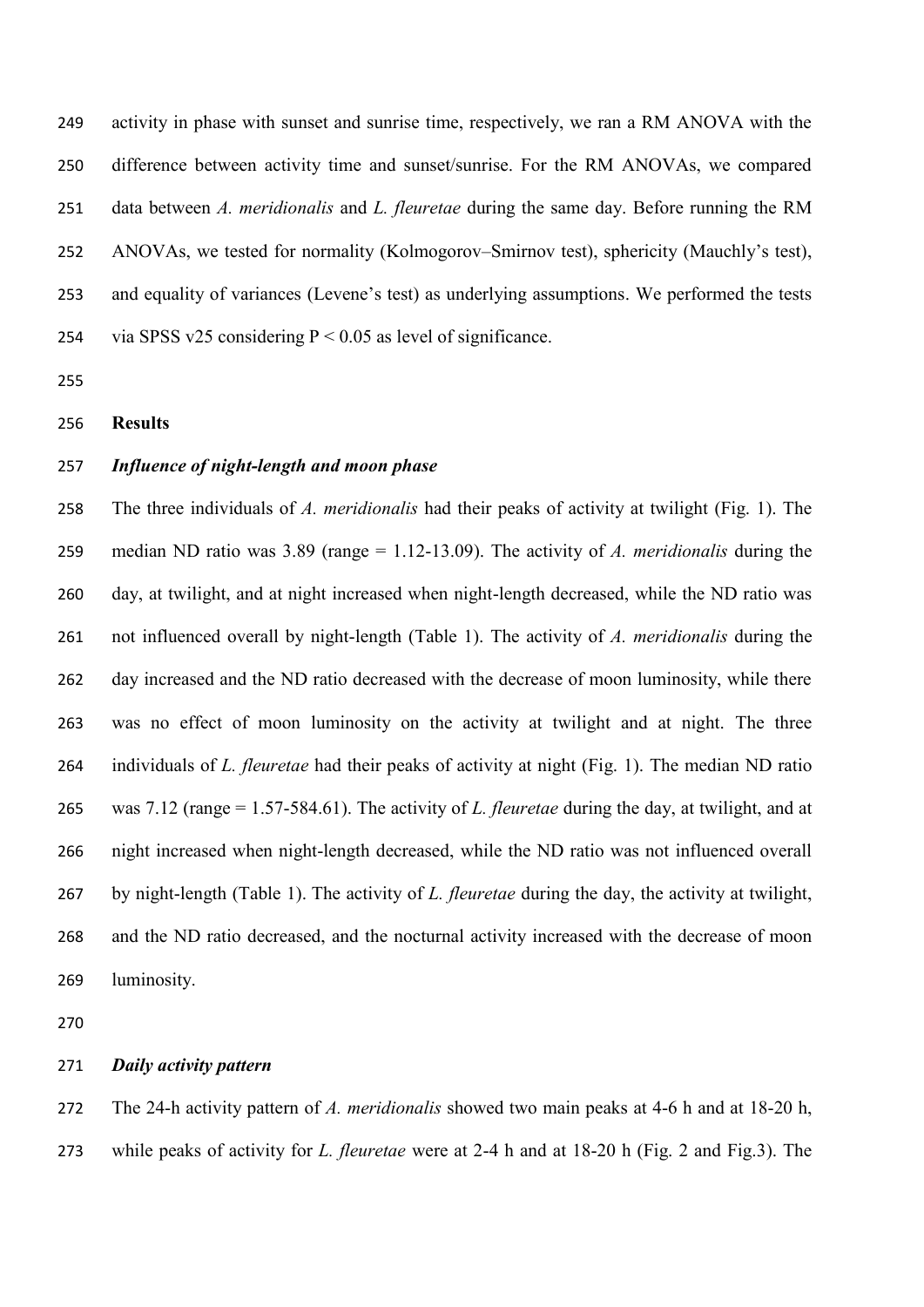274 two species showed a significantly different activity pattern for all the time blocks ( $P <$ 275 0.001) apart from the time block 14-16 h ( $P = 0.447$ ).

 *Avahi meridionalis* commenced their activity earlier than *L. fleureate* after sunset 277 (F<sub>1,70</sub> = 230.69, P < 0.001), and ended the activity after *L. fleuretae* before sunrise (F<sub>1,70</sub> = 356.87, P < 0.001). On average, *A. meridionalis* commenced activity 11.2 (SE 0.9) min after sunset and ended the activity 10.4 (SE 1.8) min before sunrise, while *L. fleuretae* commenced activity 42.3 (SE 1.5) min after sunset and ended the activity 108.2 (SE 2.5) min before sunrise (Fig. 4).

#### **Discussion**

## *Temporal niche separation*

 The ecologically similar lemurs *A. meridionalis* and *L. fleuretae* in the lowland rainforest of TGK showed different activity patterns that are likely to favour the coexistence of the two species. The former species showed peaks of activity at twilights with low but consistent activity during the day, while the latter species showed most activity in the central hours of the night. Despite its mainly nocturnal and crepuscular activity, *Avahi meridionalis* revealed a pattern that we define here as cathemerality *sensu lato*, varying from strict nocturnality (ND ratio: 13.09) to sporadic but even distribution of activity between night and day (ND ratio: 1.12). We consider these woolly lemurs cathemeral on the basis of the following lines of reasoning. First, on a comparative level the mainly nocturnal *A. meridionalis* had an overall ND ratio of 3.89 that is similar to the DN activity ratio observed in some cathemeral species with mainly diurnal activity: 3.98 for southern bamboo lemur *Hapalemur meridionalis* (Eppley et al. 2015); 4.80 for ring-tailed lemur *Lemur catta* (Donati et al. 2013). Second, the average motor activity in the resting phase of these woolly lemurs exceeds the 10% threshold that is explained by occasional sleeping movements, changes of sleeping position,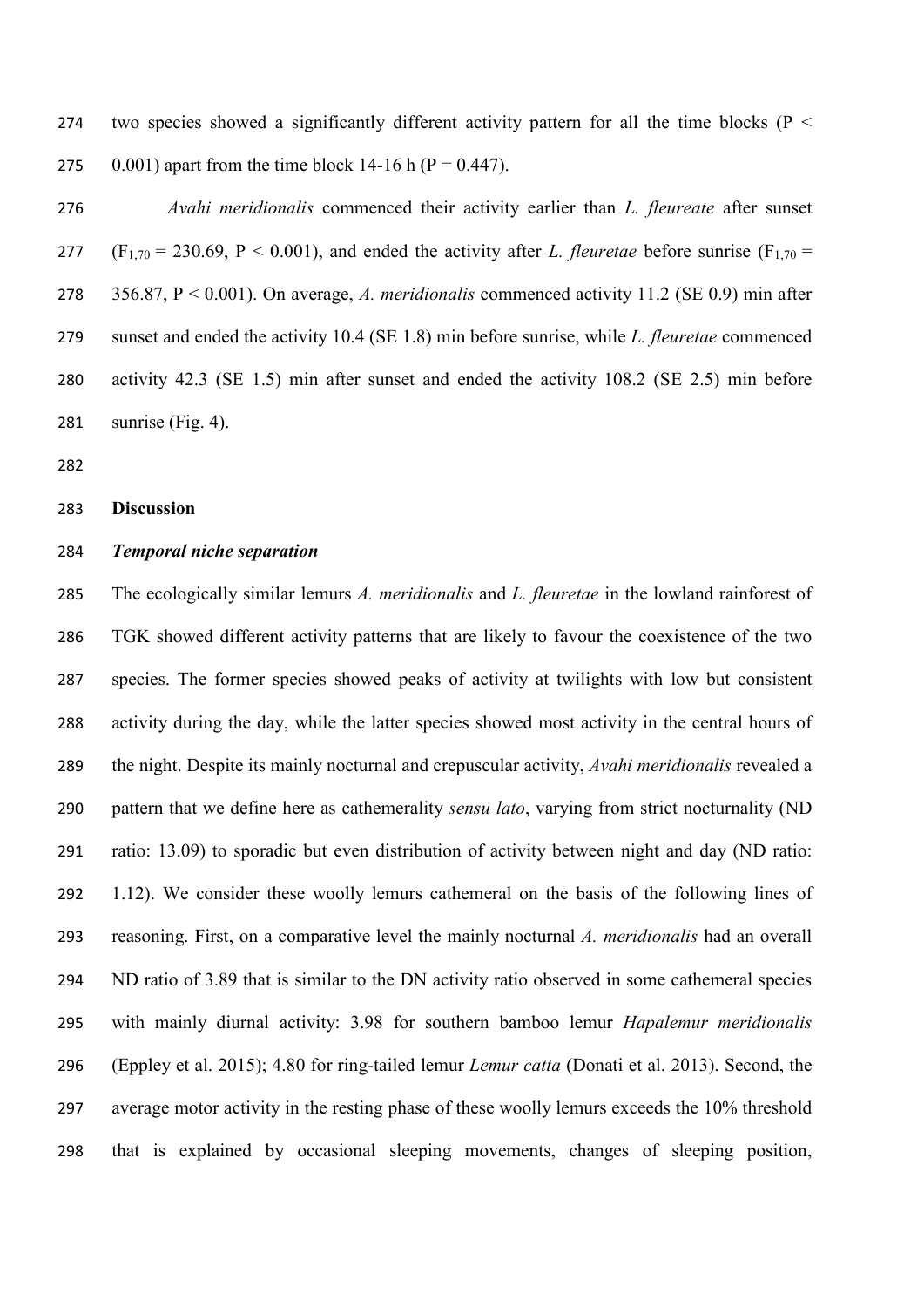disturbances by conspecifics, ectoparasites, or predatory attacks (Erkert and Kappeler 2004). Third, taking the definition of cathemerality, that is "The activity of an organism can be regarded as cathemeral when it is distributed approximately evenly throughout the 24 h of the daily cycle, or when significant amounts of activity, particularly feeding and/or travelling, occur within both the light and dark portions of that cycle (Tattersall 1987)" the pattern observed in *Avahi meridionalis* matches routinely at least the second part of the definition. In fact, while the distribution of the activity is in average not even between day and night, the outputs of our accelerometers, as well as opportunistic observations during the day, indicate that these lemurs engage in locomotor and feeding activity regularly during the daylight hours. The mainly diurnal lemurids *H. meridionalis* (Eppley et al. 2015) and *L. catta* (Donati et al. 2013) also show a *sensu lato* cathemerality, with large variations in diurnal/nocturnal ratio. The activity pattern of the Azara's night monkey, *Aotus azarai,* in the Argentinian Chaco, the only monkey that exhibits cathemeral activity (Fernández-Duque and Erkert 2006), appears analogous to what we have observed in southern woolly lemurs. It is clear that while these species concentrate their activity in one phase (nocturnal for *Avahi meridionalis* and *Aotus azarai*, diurnal for *L. catta* and *H. meridionalis*) they still have some significant bouts of activity in the other phase that is often dependent on specific abiotic or biotic conditions (Fernández-Duque 2003; Eppley et al. 2015). Species that show a cathemerality *sensu sticto* either exhibit a more evenly distributed activity over the 24-hours, at least seasonally, or they can be either mainly diurnal or mainly nocturnal depending on environmental conditions and seasons, e.g. the genus *Eulemur* (Curtis and Rasmussen 2006; Donati et al. 2009, 2016).

 Temporal niche separation is one of the ecological benefits previously hypothesised to make cathemerality advantageous in lemurs to reduce feeding competition between species (Curtis et al. 1999; Curtis and Rasmussen 2006; Donati et al. 2013). Other nocturnal animals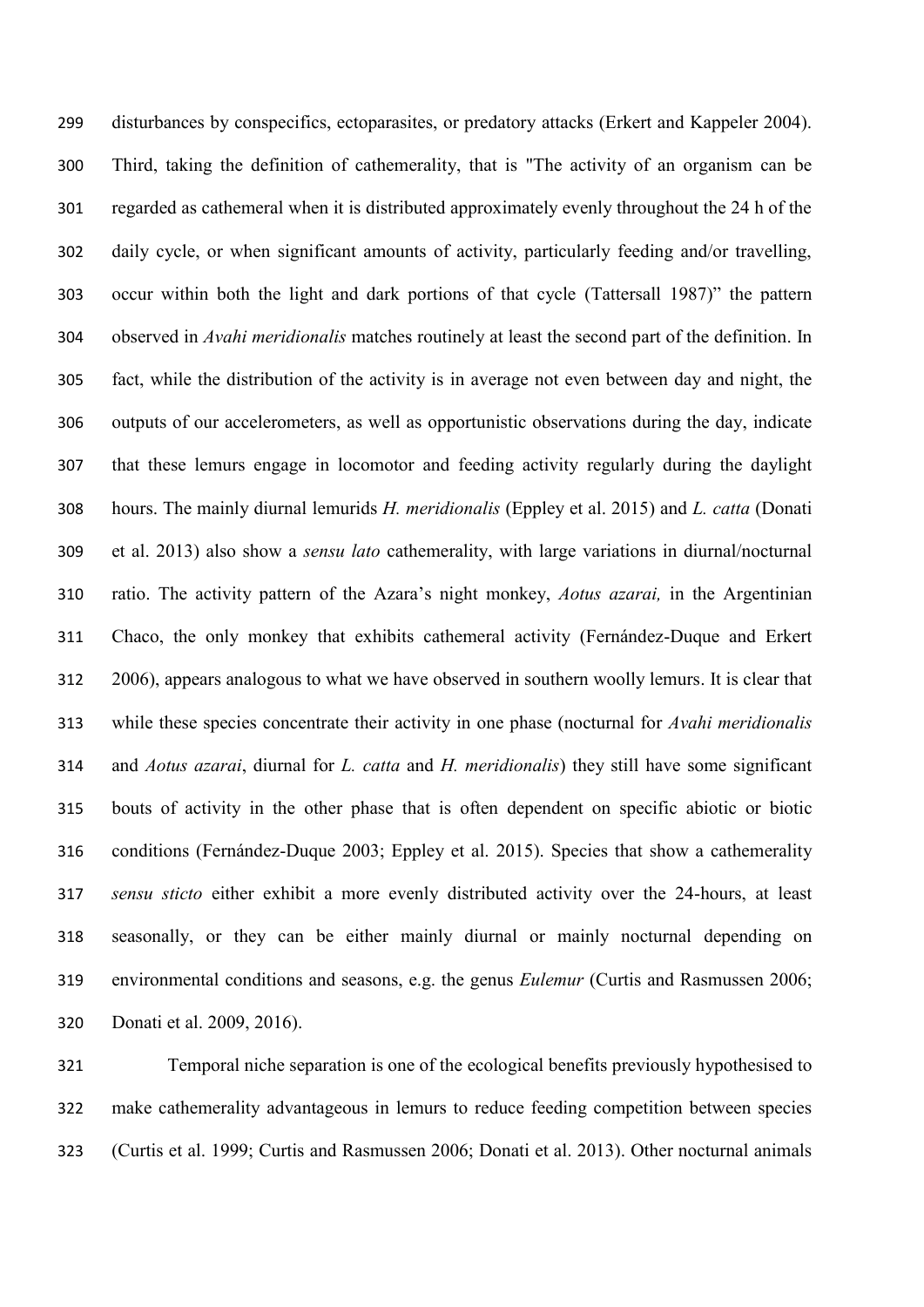were shown to shift towards a more crepuscular activity with some diurnal activity when in competition with ecologically similar species (Halle 2000; Ziv and Smallwood 2000) or even conspecifics (Pizzatto et al. 2008). Ecologically similar nocturnal species may also be active during different parts of the night (e.g. gerbils; Kotler et al. 1993). Although we have no data to test the causation mechanism of this hypothesis, competition with *L. fleuretae* is a potential driver of the cathemeral activity observed in *A. meridionalis* at Ampasy. In fact, so far no evidence of cathemerality was reported in woolly lemurs studied in areas where sportive lemurs are rare or absent (Harcourt 1991; Norscia and Borgognini-Tarli 2008). The only previous evidence of diurnal activity in woolly lemurs (mainly vigilance) was reported at sites where sportive lemurs are present (Warren and Crompton 1997; Thalmann 2001). Until systematic data over the 24-hours will be available on the two species at other localities, possible competition between these two folivorous lemurs remains speculative.

 As alternative but not mutually exclusive hypothesis to competition, since woolly lemurs are pair living primates that do not use tree holes during the resting time and that are at high risk of predation for their small size, their cathemerality could also be the result of an anti-predator strategy (Warren and Crompton 1997; Seiler et al. 2013). According to this idea, vigilance would make up a large percentage of diurnal activity budgets to help the animals escaping day active predators. This hypothesis has been used to explain diurnal activity in other nocturnal primates, such as *L. sahamalazensis*, where individuals have been seen to rest vigilant at the entrance of their tree holes to spot for raptors attacks (Seiler et al. 2013).

 Considering its diet rich in fibres, another possible driver of the flexible activity pattern observed in *Avahi meridionalis* might be the necessity to maximise food intake over the 24-h (Engqvist and Richard 1991; Donati et al. 2007, 2009). Despite the adaptation to folivory in *Avahi* (i.e. midgut fermentation via sacculated caecum and looped colon; Martin 1990), midgut fermentation may reduce the amount of food that can be processed as well as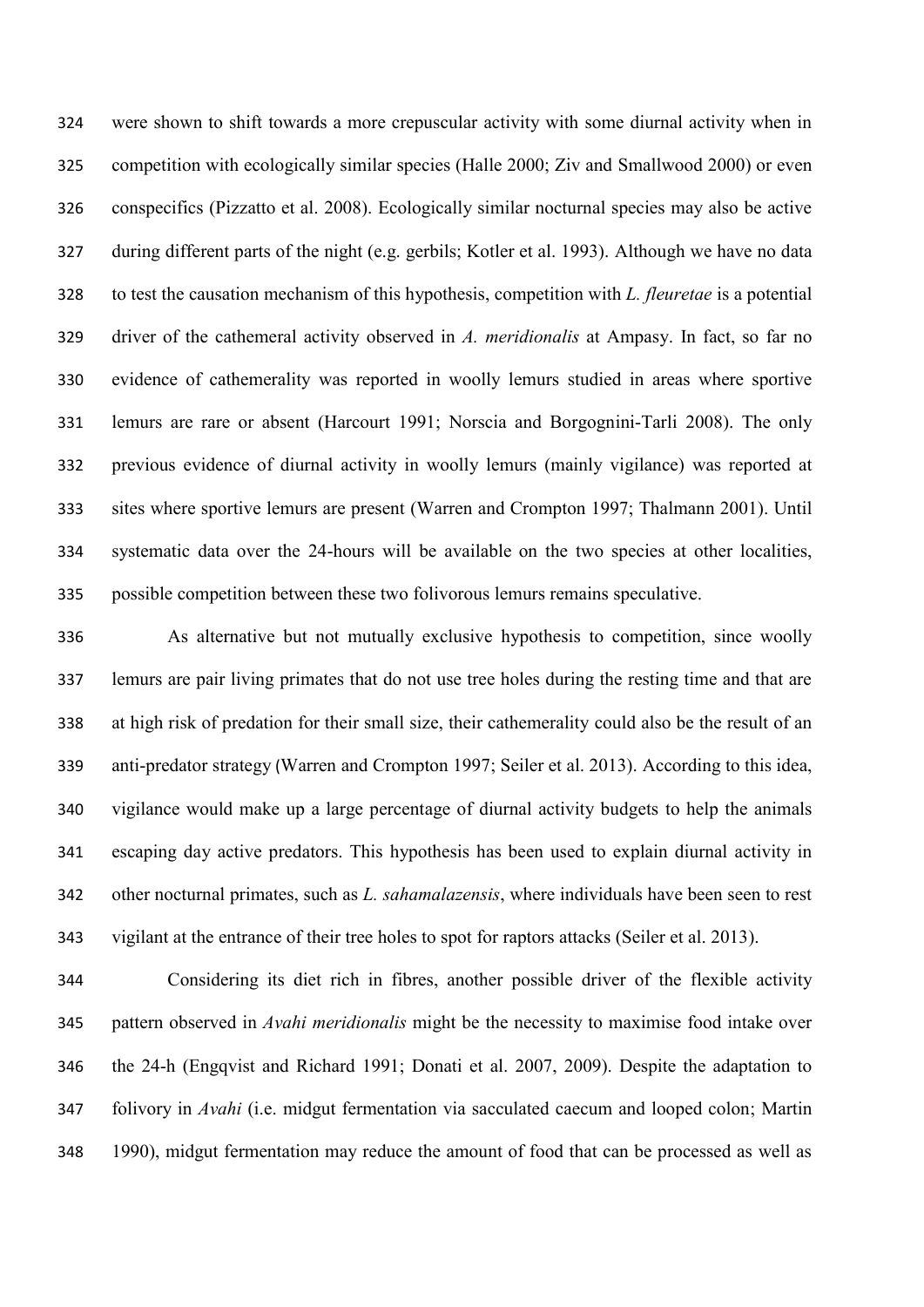nutrient intake (Campbell et al. 2004). Extra-bouts of feeding activity during the day may thus be used to maximise nutrient intake over the 24-hours. As a matter of fact, we opportunistically observed individuals of *A. meridionalis* feeding during the central hours of the day. This idea also needs to be tested with more fine-grained, year-round data on the nutritional ecology of these woolly lemurs. For example, the generalist folivore *H. meridionalis* was found to reduce its cathemeral activity during periods of increased fibre intake and this was related to the prolonged periods of inactivity that fibre digestion may require (Eppley et al. 2017). Since *A. meridionalis* is also a generalist folivore (Norscia et al. 2012), *Avahi* may show a pattern similar to *Hapalemur*.

# *Influence of photoperiodic variations and moon phase*

 The activity of *A. meridionalis* and *L. fleuretae* was highly influenced by photoperiodic variations. This finding confirms that the activity pattern of these nocturnal lemurs is synchronised with variations of sunset and sunrise (Brockman and Van Schaik 2004). Malagasy environments are highly seasonal and the influence of photoperiodic variation on activity patterns of lemurs was reported on a variety of species, e.g. *Eulemur collaris* (Donati et al. 2009); *E. collaris X E. rufus* (Donati et al. 2009); *E. rufus* (Kappeler and Erkert 2003); *E. mongoz* (Curtis et al. 1999). On the contrary, other researchers found no correlation between activity profiles in cathemeral lemur species and photoperiodic variation, e.g. *E. macaco* (Colquhoun 1998); *Lemur catta* (Donati et al. 2013); *Hapalemur meridionalis* (Eppley et al. 2015). Beyond lemurs, seasonal changes in ambient temperature, precipitation, and food abundance have a stronger effect than photoperiodic variations for owl monkeys in the Argentinean Chaco (*Aotus azarai*; Erkert et al. 2012), and in other mammals, e.g. crested porcupines *Hystrix cristata* (Corsini et al. 1995), wild boar *Sus scrofa* (Brivio et al. 2017), and wood mouse *Apodemus sylvatiscus* (Flowerdew 2000). On a theoretical basis, this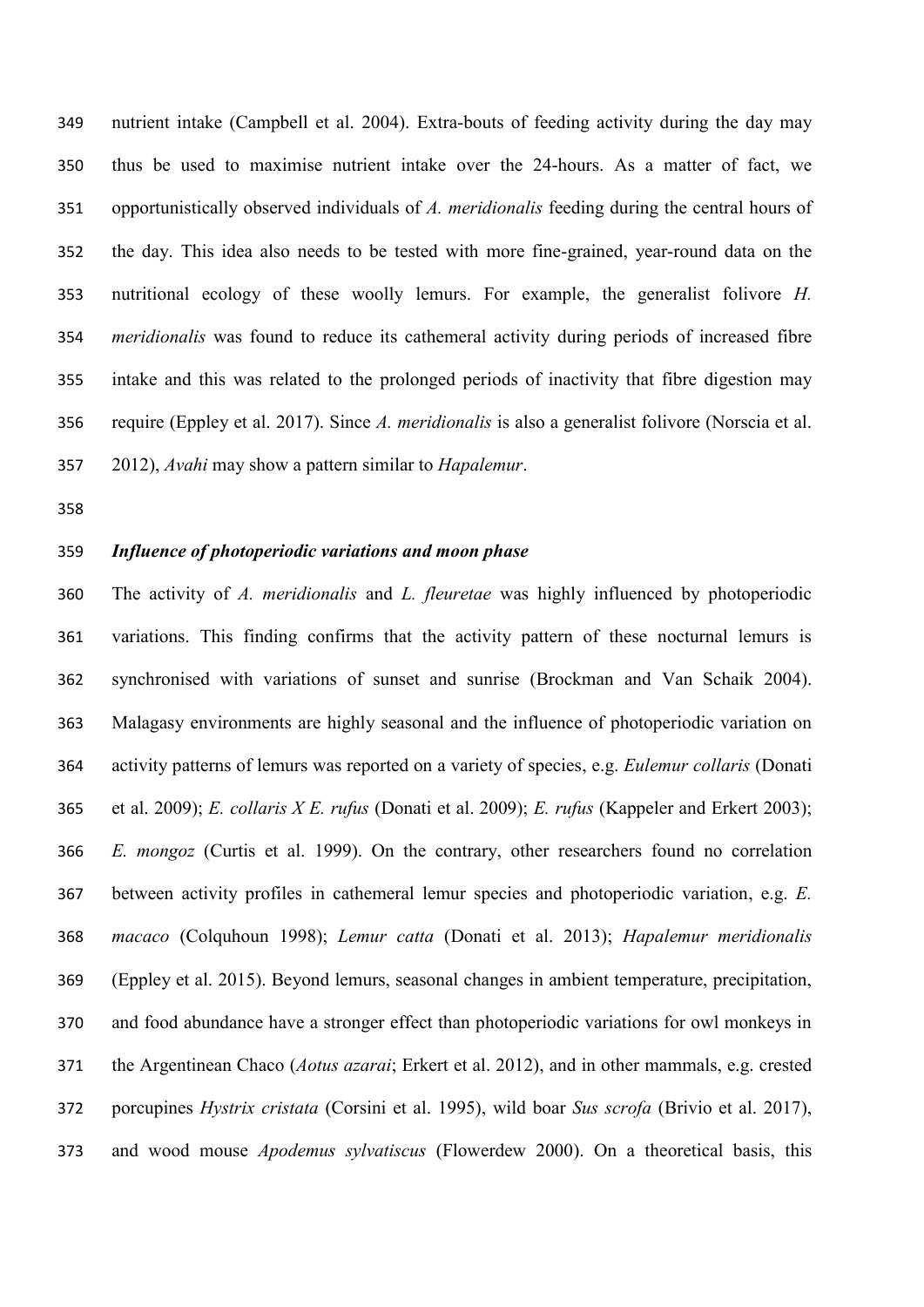variation may be the consequence of the different predictability of resources at various sites (Halle and Stensteth 2000; Rode-Margono and Nekaris 2013). In fact, TGK as well as nearby littoral forest sites show a seasonal peak of phenological resources influenced by photoperiodic variations (Bollen and Donati 2005; Campera 2018; Donati unpub. data), while sites where the activity is not synchronised by day length tend to show unpredictable phenological patterns between years (Halle and Stensteth 2000). This link is worth exploring when more long-term data are available on phenological cycles at Ampasy as well as in other Malagasy habitats (Bollen and Donati 2005; Wright et al. 2005).

 One of the possible explanations for the increase in activity with the decrease of 383 night-lengths is that animals had a shorter time to meet their energetic requirements (Corsini et al. 1995; Brivio et al. 2017). The increase of activity in *Avahi meridionalis* and *Lepilemur fleuretae* at TGK with the decrease of night-length may also be the consequence of the diet change during periods of food abundance. In particular, *L. fleuretae* was found to feed on flowers of *Albizia* sp. that are mainly available in September (Campera 2018). Feeding on flowers may require longer distances travelled and higher activity levels than feeding on leaves, and this might partially explain the strong effect of photoperiodic variation on the activity patterns in *L. fleuretae*.

 Temperature may also play a role in shaping the activity profiles of *Avahi meridionalis* and *L. fleuretae* with lower activity during colder months as an energy-saving strategy. This strategy has been found previously in other lemur species (Kappeler and Erkert 2003; Donati et al. 2009) as well as in other tropical animals (McKechnie and Mzilikazi 2009; Ruf and Geiser 2015). Variation in temperature may also explain why *L. fleuretae* increases the diurnal activity with the decrease of night-length as animals may have needed to thermoregulate more by sunbathing as previously reported in other sportive lemurs (Warren and Crompton 1997; Nash 1998). Phenological patterns, as well as other environmental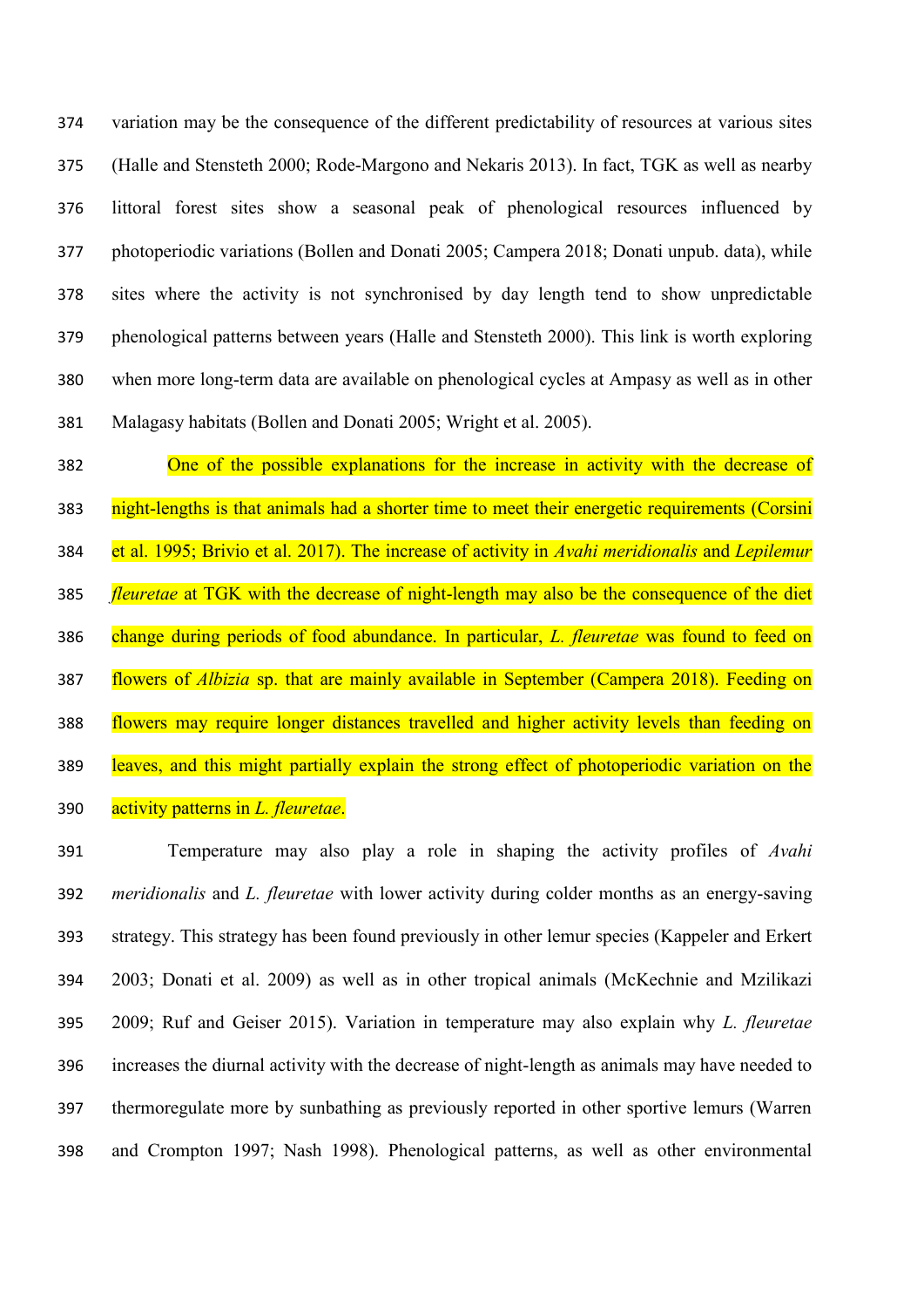variables, are dependent on photoperiodic variations (van Schaik et al. 1993) and it is difficult to isolate single factors. Finally, the reproductive state may have played an important role in shaping activity patterns (Vieira et al. 2017) since two out of three animals were females and gave birth around the end of August. This phenomenon may offer another explanation as to why we found an increase in mean activity starting at the end of August since mothers might have spent more time allogrooming and nursing their infants, with a consequent increase in activity while resting, especially during the day.

 As predicted, the ND ratio of *A. meridionalis* increased while the nocturnal activity of *L. fleuretae* decreased with the increase in moon luminosity. In contrast to nocturnal mammals that are usually lunarphobic to reduce predation risk (Nash 2007; Prugh and Golden 2014), *A. meridionalis* was lunarphilic similar to other cathemeral primates (Erkert 1989; Kappeler and Erkert 2003; Fernández-Duque et al. 2010; Donati et al. 2009, 2013; Eppley et al. 2015). It has been hypothesised that lunarphilia can be a strategy to reduce predatory risk by increasing vigilance (Gursky 2003; Prugh and Golden 2014). By living in pairs *A. meridionalis* may take advantage of more than two eyes to increase vigilance at high luminosity conditions. In contrast, the alternative strategy, i.e. reducing predation risk by camouflage and reducing activity at high luminosity conditions, may be a better solution for solitary animals such as *L. fleuretae* (Starr et al. 2012). The presence at TGK of a full set of predators, including the main predator of this lemur species, the cathemeral fossa *Cryptoprocta ferox*, may contribute to the observed lunarphobia of *L. fleuretae* at night. The fossa, in fact, is expected to be lunarphilic as other large predators since they increase prey detection at high luminosity conditions (Prugh and Golden 2014).

 Another advantage of being lunarphilic is the higher foraging efficiency at high luminosity conditions (Gursky 2003; Donati et al. 2007; Rode-Margono and Nekaris 2014; Eppley et al. 2015). Such efficiency may be one of the main drivers for the influence of the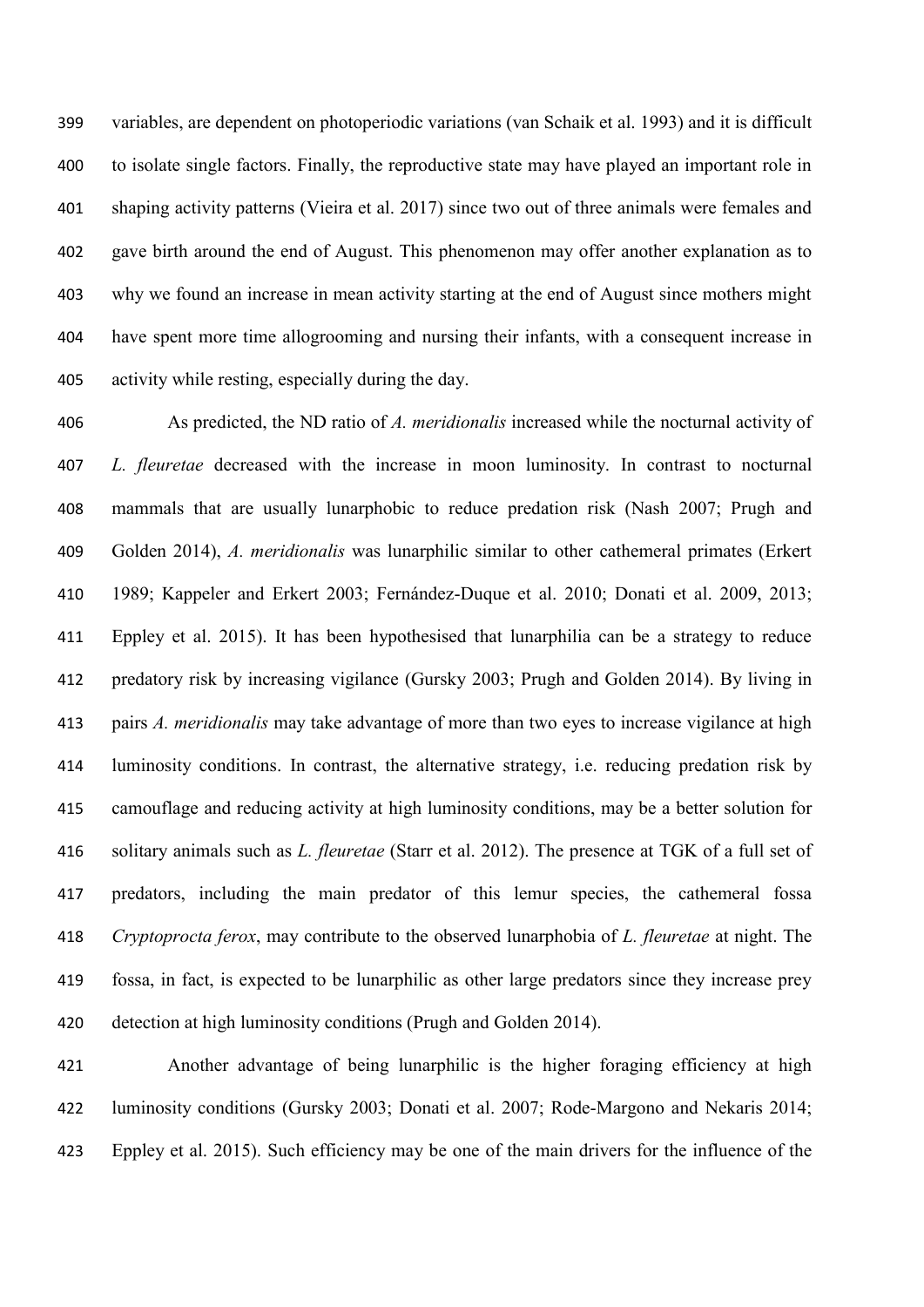moon phase on the ND ratio of *A. meridionalis* since this species was not influenced by moon phase at twilight and at night. On a speculative ground, *A. meridionalis* may spend more time 426 being active during bright nights and the day (i.e. extend the feeding time over the 24 h) as a consequence of the limited visibility to discern young high-quality leaves during the new moon phase. Thus, lunarphilia may represent an advantage for *Avahi* since its visual pigments appear optimally adjusted to detect young green leaves (Veilleux et al. 2014). In fact, leaf quality has been shown to be correlated to variation in the green-red and blue-yellow chromatic differences (Dominy and Lucas 2004).

### *Conclusions*

 We found a clear temporal niche separation between the ecologically similar lemurs *A. meridionalis* and *L. fleuretae*, with the former more active at twilight and showing a low but consistent activity during the day and the latter more active in the central hours of the night. Year-round data, however, are now necessary to understand whether this temporal niche separation is consistent throughout the year or just a seasonal strategy. It is important to stress that causal links are difficult to demonstrate since it is unknown how the activity pattern of one species would change in the absence of the other. The observed activity patterns of the two species are in fact further explained by an opposite response to environmental factors, such as moonlight.

 The exhibition of a cathemerality *sensu lato* in *A. meridionalis* has implications on the current hypotheses on the evolution of activity patterns in lemurs (Donati and Borgognini- Tarli 2006; Donati et al. 2013; Markolf and Kappeler 2013; Santini et al. 2015). The finding that *A. meridionalis* is cathemeral supports a diurnal ancestor for the Indriidae, thus strengthening the hypothesis of a secondary nocturnality for *Avahi* (Ganzhorn et al. 1985; Roos et al. 2004). In this scenario, *Avahi* has evolved nocturnality but retained some ability to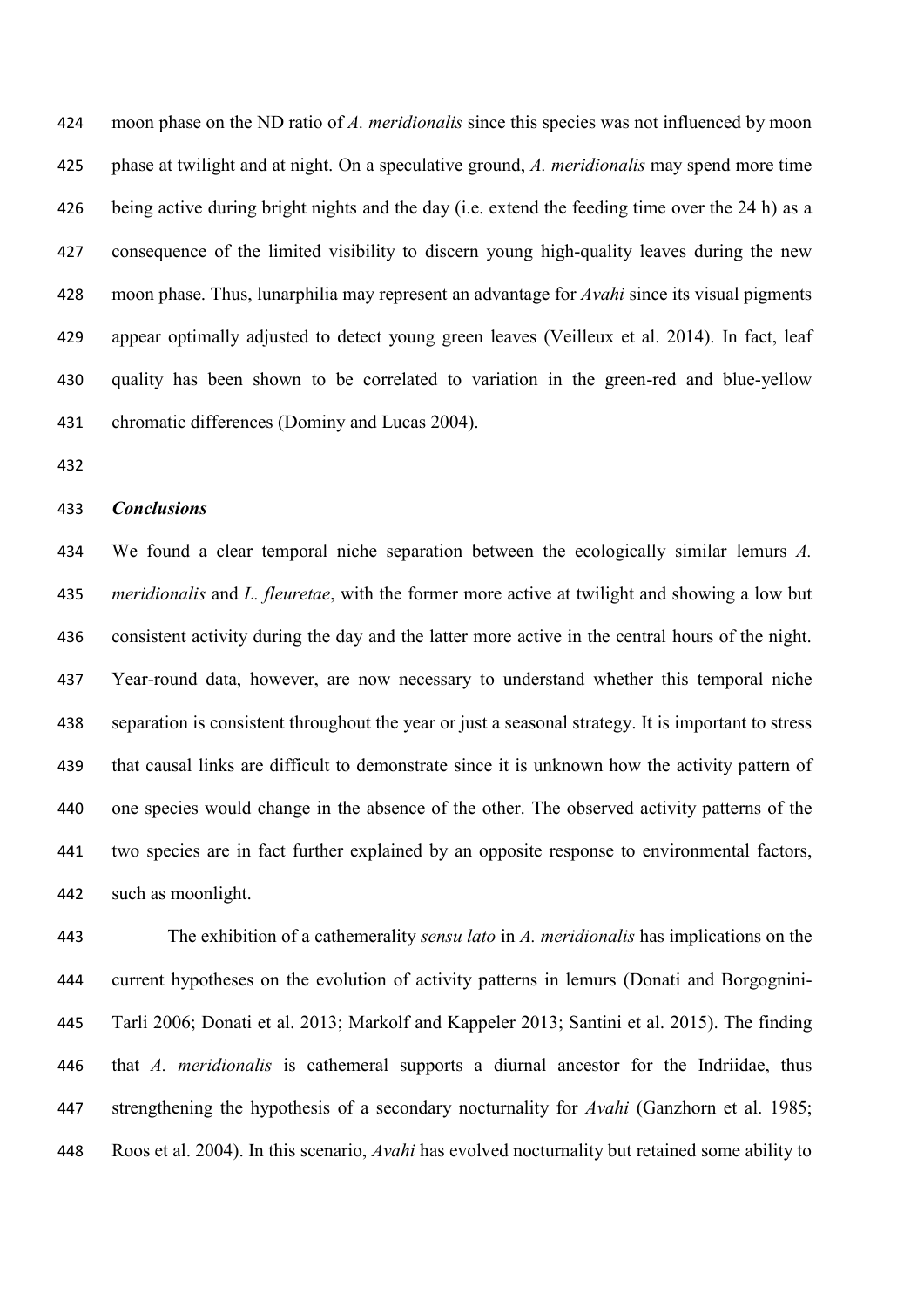be active during the day in a similar way to what has been hypothesised in *Aotus azarai* (Fernandez-Duque 2003). The findings of this research contribute to the idea that activity patterns in lemurs are graduated and the more we know about their activity patterns the more we realise that traditional categorisations are clearly inadequate.

### **Acknowledgments**

 We thank the Department of Animal Biology (University of Antananarivo), Asity Madagascar-BirdLife International, QIT Madagascar Minerals, the Association of Managers of the Forests of Ambatoatsinana, the Community Forest Management of Iaboakoho, and the Ministère des Eaux et Forets for their collaboration and permission to work in Madagascar, and Faniry Rakotoarimanana, Nataud, Johny Rabenantoandro, Jean Baptiste Ramanamanjato, and our field assistants, translators and volunteers for their dedication and effort. We would like to thank Maria van Noordwijk and two anonymous reviewers for their suggestions to improve previous versions of this manuscript.

#### **Author contributions**

 MCa, MB, GD conceived and designed research. MCa, MB conducted the research. MCa, MCh, GD analysed and interpreted the data. MCa, GD led the writing of the manuscript. MB, MCh, VN, KAIN revised the manuscript critically for important intellectual content. All authors gave final approval for publication.

#### **Funding**

 We were supported by the Rufford Foundation (no. 16946-1), the Mohamed bin Zayed Species Conservation Fund (no. 142510128), Primate Conservation Inc. (no. 001185), the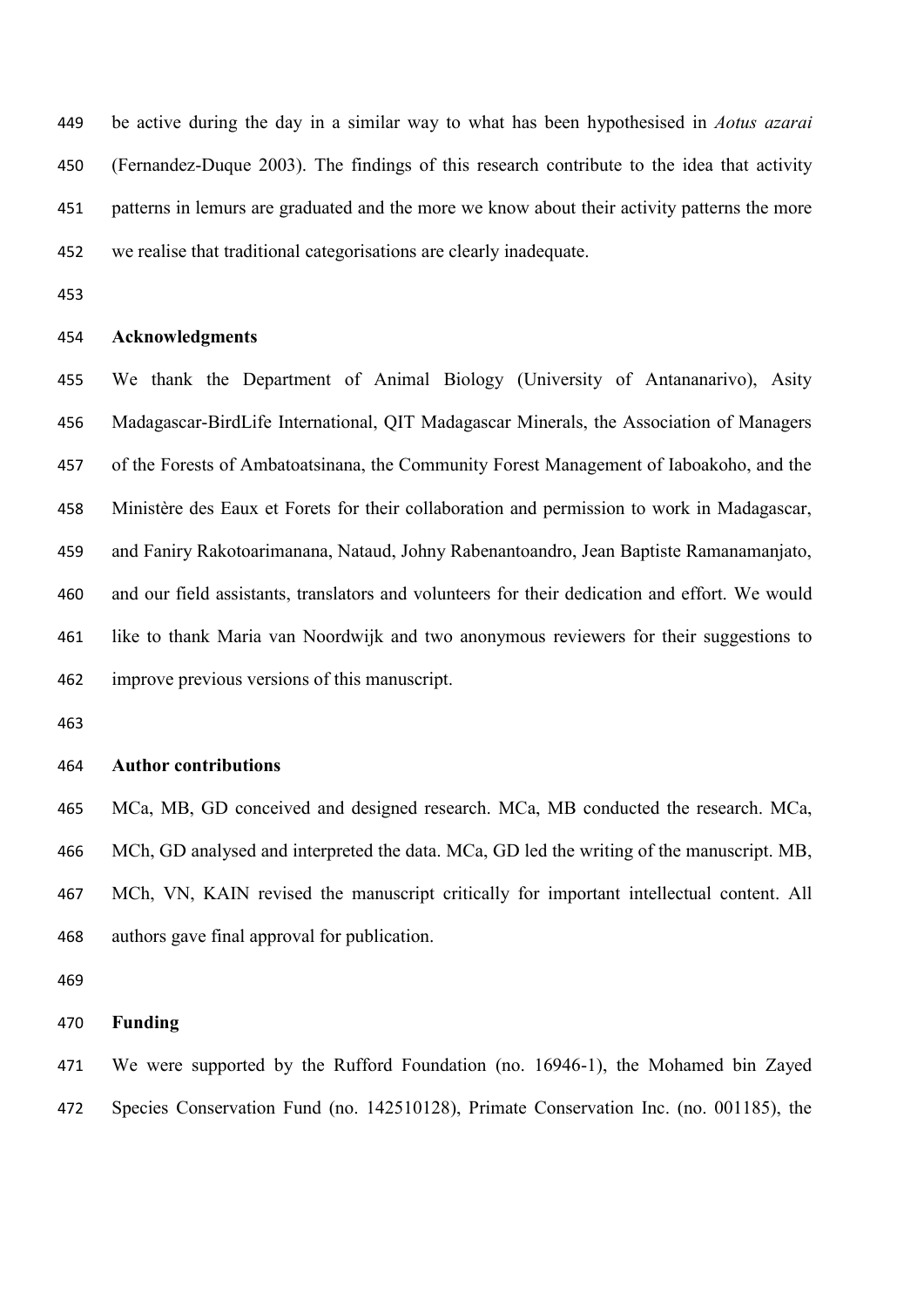| 473 | Conservation International Primate Action Fund (no. 1001423), and a Primate Society of        |
|-----|-----------------------------------------------------------------------------------------------|
| 474 | Great Britain Conservation Grant (no. Feb 2014).                                              |
| 475 |                                                                                               |
| 476 | Data accessibility                                                                            |
| 477 | The datasets analysed during the current study are available from the corresponding author on |
| 478 | reasonable request.                                                                           |
| 479 |                                                                                               |
| 480 | <b>Compliance with ethical standards</b>                                                      |
| 481 | <b>Conflict of interest</b>                                                                   |
| 482 | The authors declare that they have no conflict of interest.                                   |
| 483 |                                                                                               |
| 484 | <b>Ethical approval</b>                                                                       |
| 485 | We obtained permission for the field research from the Ministry of Environment and Forest     |
| 486 | of Madagascar (XX/16/MEEMF/SG/DGF/DAPT/SCBT.Re). All applicable international,                |
| 487 | national, and/or institutional guidelines for the care and use of animals were followed. All  |
| 488 | procedures performed in studies involving animals were in accordance with the ethical         |
| 489 | standards of Oxford Brookes University following the "Guidelines on the observation,          |
| 490 | handling and care of animals in field research"                                               |
| 491 |                                                                                               |
| 492 | <b>Reference list</b>                                                                         |
| 493 | Adams RA, Thibault KM (2006) Temporal resource partitioning by bats at water holes. J         |
| 494 | Zool 270:466-472.                                                                             |
| 495 | Altmann J (1974) Observational study of behavior: sampling methods. Behaviour 49:227–         |
| 496 | 267.                                                                                          |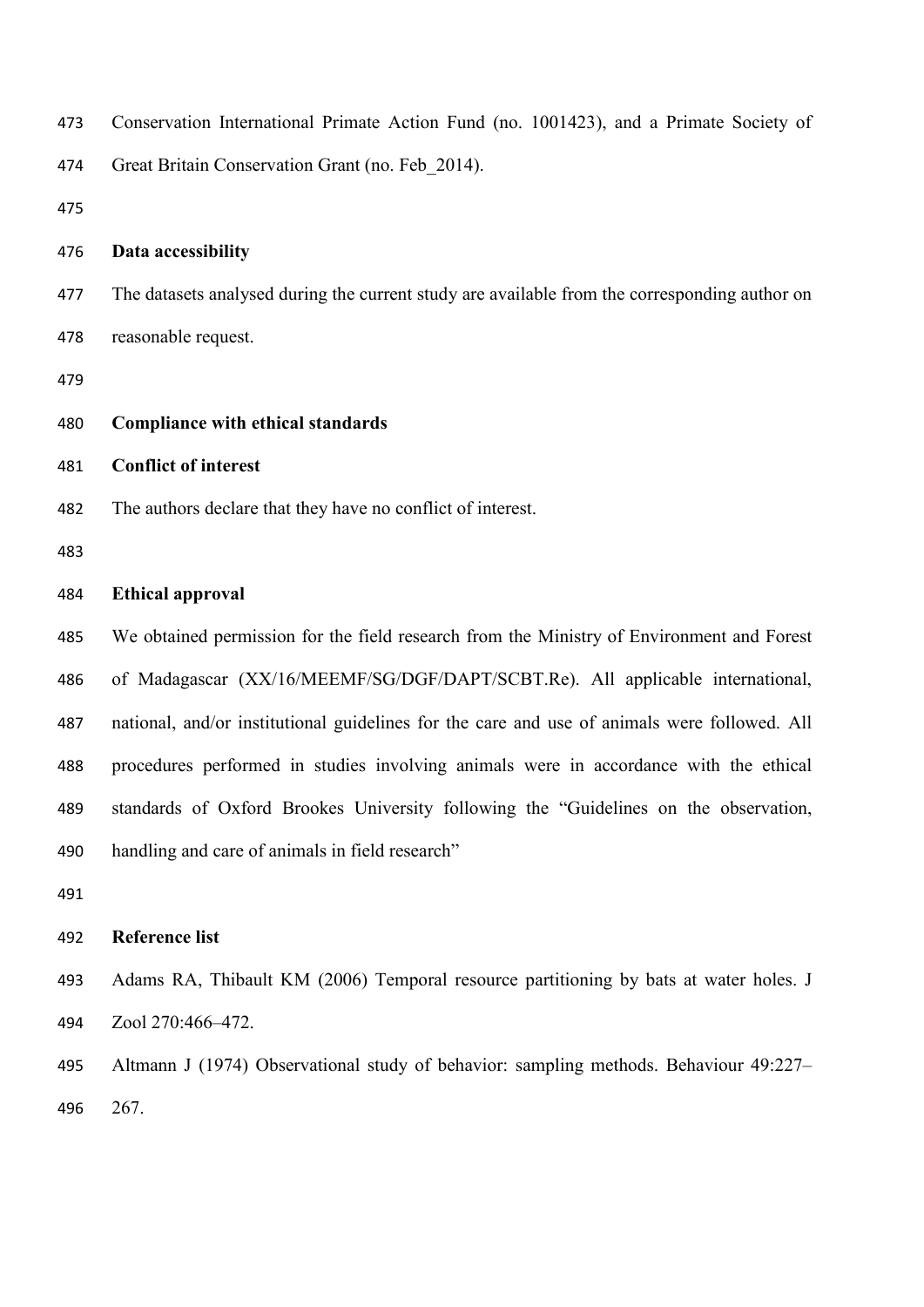- Aschoff J (1979) Circadian rhythms: influences of internal and external factors on the period measured in constant conditions. Z Tierpsychol 49:225–249.
- Bailey H, Corkrey R, Cheney B, Thompson PM (2013) Analyzing temporally correlated dolphin sightings data using generalized estimating equations. Mar Mammal Sci 29:123–141.
- Baldellou M, Adam A (1998) Diurnal and seasonal variations in vervet monkeys' activity. Psychol Rep 83:675–685.
- Balestri M (2018) Ecology and conservation of the southern woolly lemur (*Avahi meridionalis*) in the Tsitongambarika Protected Area, south-eastern Madagascar. PhD Dissertation. Oxford, UK: Oxford Brookes University.
- Beier P (2006) Effects of artificial night lighting on terrestrial mammals. In: Rich C, Longcore T (eds) Ecological consequences of artificial night lighting. Washington, DC: Island Press, pp 19–42.
- Biernacki C, Celeux G, Govaert G (2003) Choosing starting values for the EM algorithm for getting the highest likehood in multivariate Gaussian mixture models. Comput Stat Data Anal 41:561–575.
- Bollen A, Donati G (2005) Phenology of the littoral forest of Sainte Luce, Southeastern Madagascar. Biotropica 37:32–43.
- Bray J, Samson DR, Nunn CL (2017) Activity patterns in seven captive lemur species:
- Evidence of cathemerality in *Varecia* and *Lemur catta*? Am J Primatol 79:e22648.
- Brivio F, Grignolio S, Brogi R, Benazzi M, Bertolucci C, Apollonio M (2017) An analysis of
- intrinsic and extrinsic factors affecting the activity of a nocturnal species: the wild boar.
- Mammal Biol 84:73–81.
- Brockman DK, van Schaik CP (2004) Primate seasonality: implications for human evolution*.*
- Cambridge, UK: Cambridge University Press.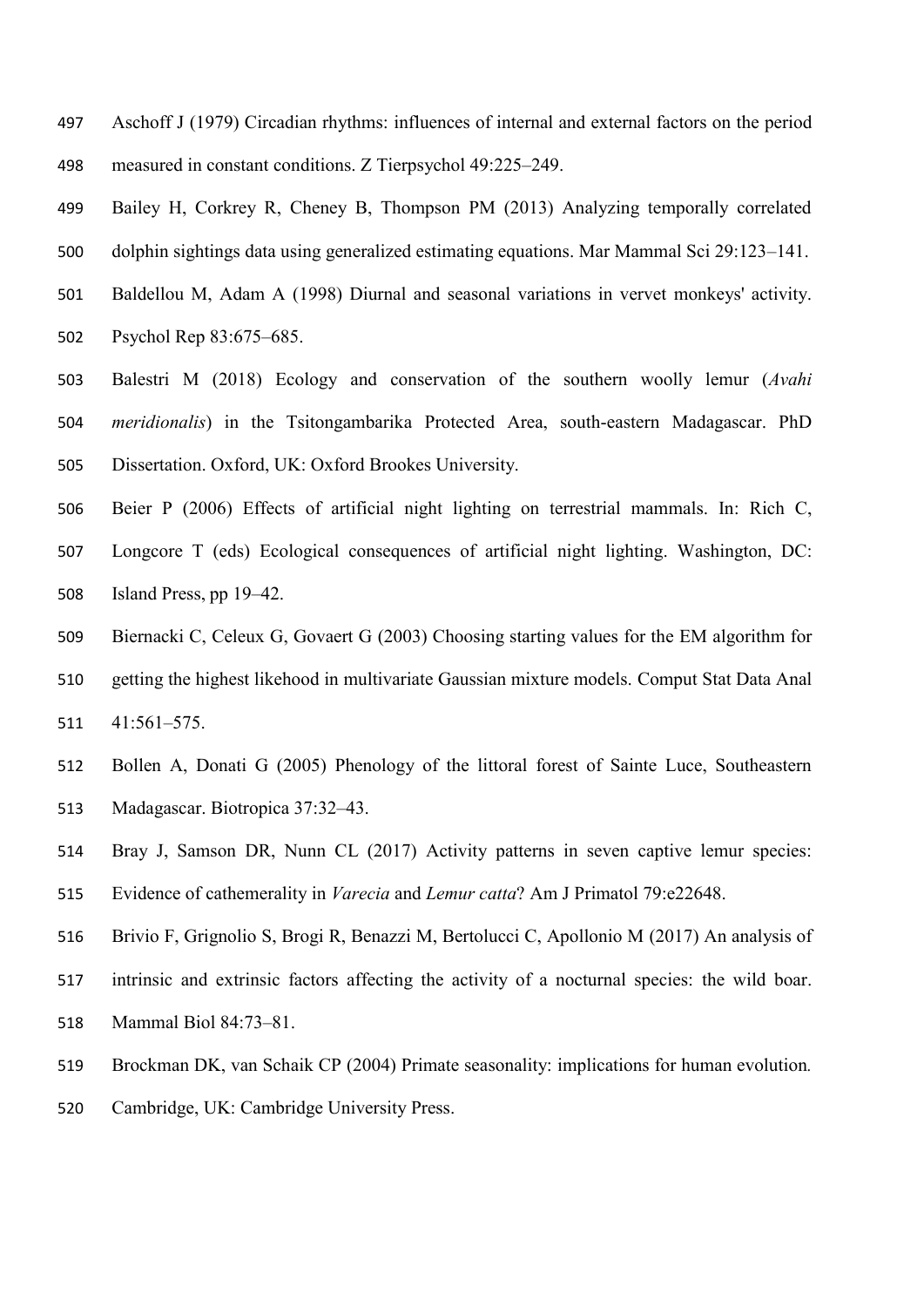- Burnham KP, Anderson DR (2002) Model selection and multimodel inference: a practical information-theoretic approach, 2nd Edition. New York, NY: Springer-Verlag.
- Campbell JL, Williams CV, Eisemann JH (2004) Characterizing gastrointestinal transit time
- in four lemur species using barium-impregnated polyethylene spheres (BIPS). Am J Primatol 64:309–321.
- Campera M (2018) Ecological flexibility and conservation of Fleurette's sportive lemur, *Lepilemur fleuretae*, in the lowland rainforest of Ampasy, Tsitongambarika Protected Area. PhD Dissertation. Oxford, UK: Oxford Brookes University.
- Campera M, Phelps M, Besnard F, Balestri M, Eppley TM, Nijman V, Donati G (2017) Does
- forest management and researchers' presence reduce hunting and forest exploitation by local
- communities in Tsitongambarika, south-east Madagascar? Oryx. doi:10.1017/S0030605317001211
- Castro-Arellano I, Lacher Jr TE (2009) Temporal niche segregation in two rodent assemblages of subtropical Mexico. J Trop Ecol 25:593–603.
- Charles-Dominique P, Hladik CM (1971) Le lepilémur du sud de Madagascar: écologie, alimentation et vie sociale. Rev Ecol-Terre Vie 1:3–66.
- Chimienti M, Cornulier T, Owen E, Bolton M, Davies IM, Travis JMJ, Scott BE (2016) The
- use of an unsupervised learning approach for characterizing latent behaviors in accelerometer
- data. Ecol Evol 6:727–741.
- Colquhoun IC (1998) Cathemeral behaviour of *Eulemur macaco macaco* at Ambato Massif,
- Madagascar. Folia Primatol 69:22–34.
- Corsini MT, Lovari S, Sonnino S (1995) Temporal activity patterns of crested porcupines *Hystrix cristata*. J Zool 236:43–54.
- Curtis DJ, Rasmussen MA (2006) The evolution of cathemerality in primates and other
- mammals: A comparative and chronoecological approach. Folia Primatol 77:178–193.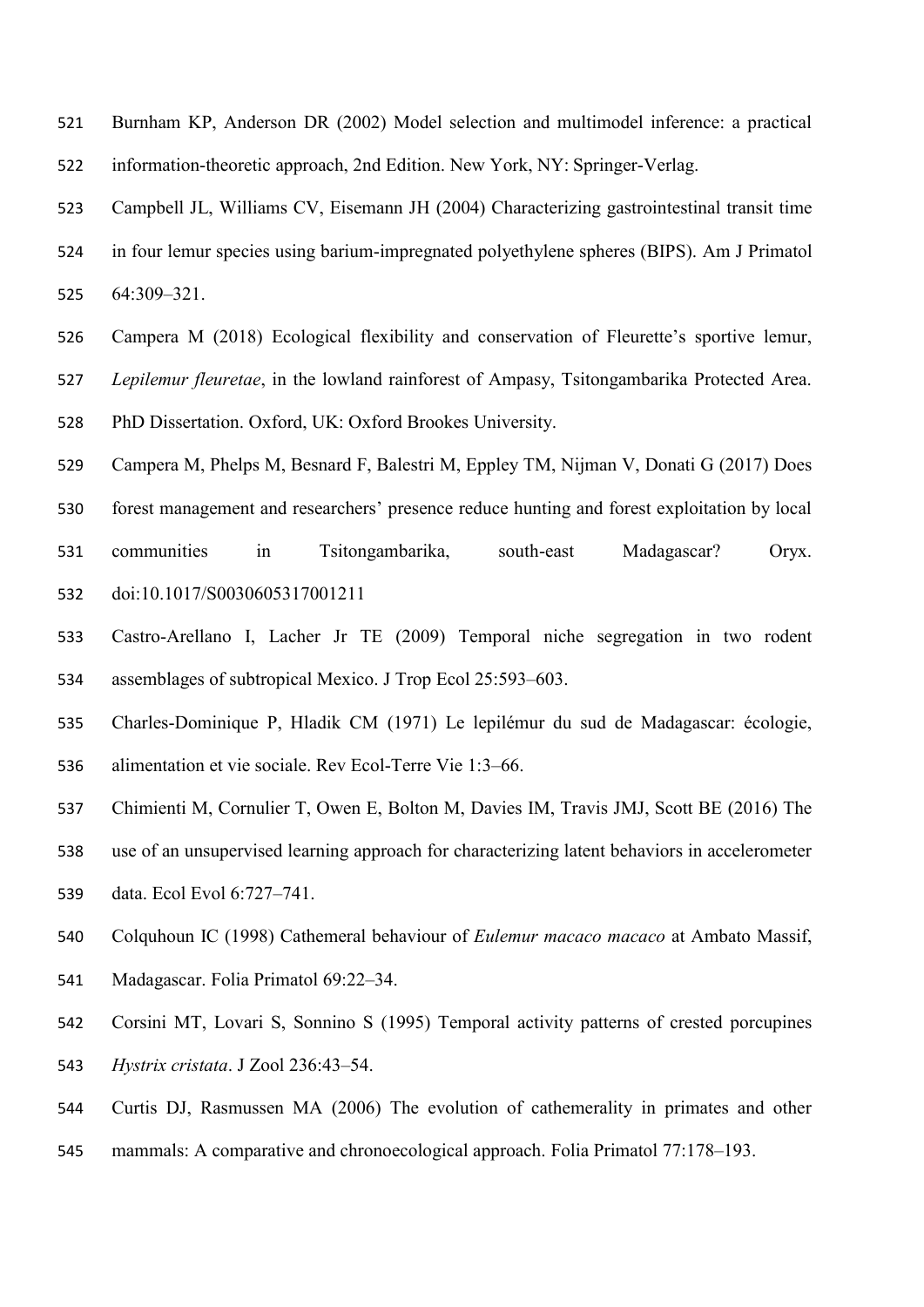- Curtis DJ, Zaramody A, Martin RD (1999) Cathemerality in the mongoose lemur, *Eulemur mongoz*. Am J Primatol 47:279–298.
- Daan S, Aschoff J (1982) Circadian contributions to survival. In: Aschoff J, Daan S, Groos GA (eds) Vertebrate circadian systems. Dordrecht, Germany: Springer, pp 305–321.
- Dominy NJ, Lucas PW (2004) Significance of color, calories, and climate to the visual ecology of catarrhines. Am J Primatol 62:189–207.
- Donati G, Baldi N, Morelli V, Ganzhorn JU, Borgognini-Tarli SM (2009) Proximate and ultimate determinants of cathemeral activity in brown lemurs. Anim Behav 77:317–325.
- Donati G, Bollen A, Borgognini-Tarli SM, Ganzhorn JU (2007) Feeding over the 24-h cycle:
- Dietary flexibility of cathemeral collared lemurs (*Eulemur collaris*). Behav Ecol Sociobiol 61:1237–1251.
- Donati G, Borgognini-Tarli SM (2006) From darkness to daylight: cathemeral activity in primates. J Anthropol Sci 84:7–32.
- Donati G, Campera M, Balestri M, Serra V, Barresi M, Schwitzer C, Curtis DJ, Santini L
- (2016) Ecological and anthropogenic correlates of activity patterns in *Eulemur*. Int J Primatol
- 37:29–46.
- Donati G, Lunardini A, Kappeler PM (1999) Cathemeral activity of redfronted brown lemurs
- (*Eulemur fulvus rufus*) in the Kirindy Forest/CFPF. In: Rakotosamimanana B, Rasamimanana
- H, Ganzhorn JU, Goodman SM (eds) New directions in lemur studies. New York, US: Plenum Press, pp 119–137.
- Donati G, Santini L, Razafindramanana J, Boitani L, Borgognini‐ Tarli S (2013) (Un‐
- )expected nocturnal activity in "diurnal" *Lemur catta* supports cathemerality as one of the
- key adaptations of the lemurid radiation. Am J Phys Anthropol 150:99–106.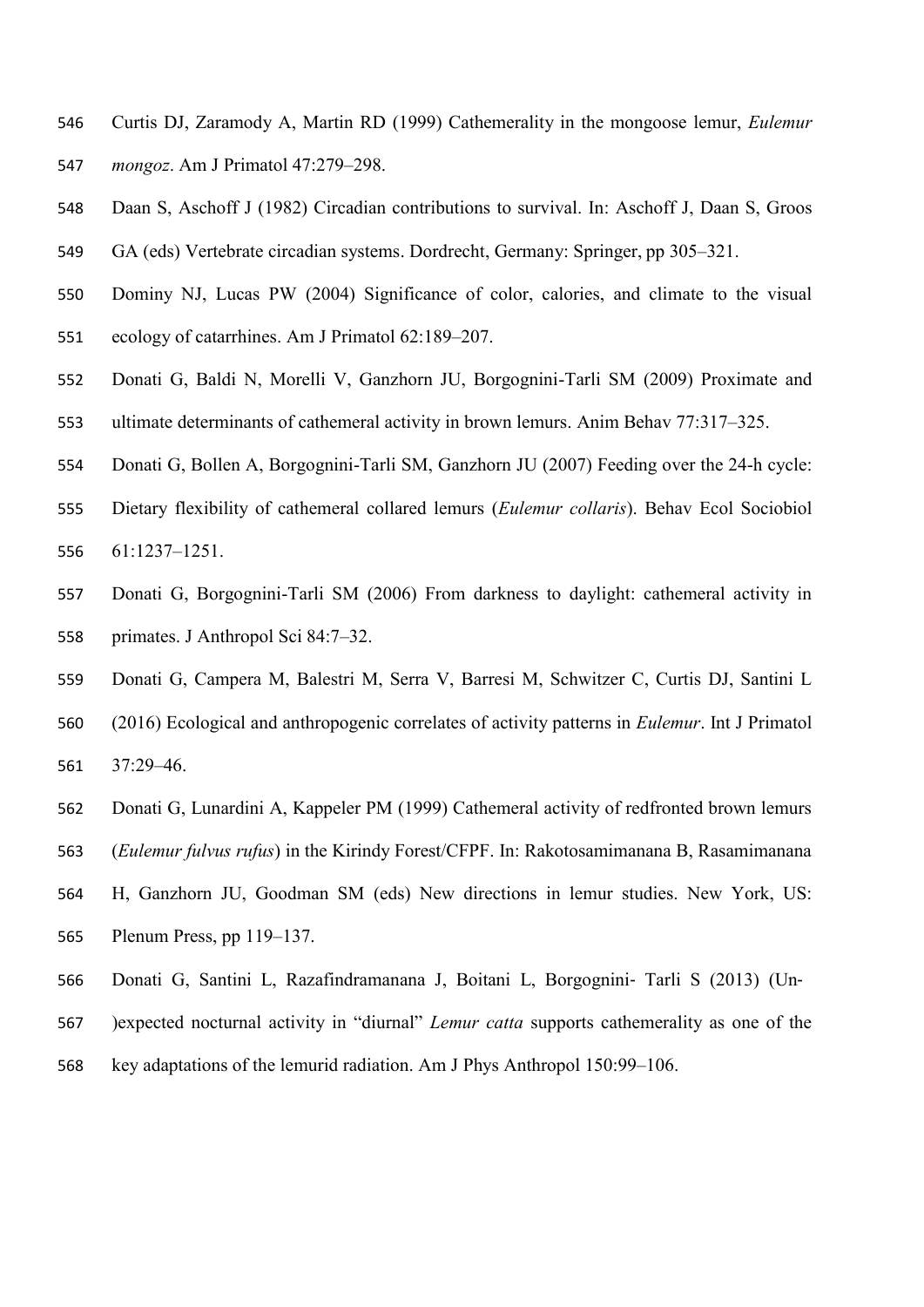- Eloranta AP, Knudsen R, Amundsen P-A (2013) Niche segregation of coexisting Arctic charr
- (*Salvelinus alpinus*) and brown trout (*Salmo trutta*) constrains food web coupling in subarctic
- lakes. Freshw Biol 58:207–221.
- Engqvist A, Richard A (1991) Diet as a possible determinant of cathemeral activity patterns in primates. Folia Primatol 57:169–172.
- Eppley TM, Ganzhorn JU, Donati G (2015) Cathemerality in a small, folivorous primate: proximate control of diel activity in *Hapalemur meridionalis*. Behav Ecol Sociobiol 69:991– 1002.
- Eppley TM, Watzek J, Ganzhorn JU, Donati G (2017) Predator avoidance and dietary fibre
- predict diurnality in the cathemeral folivore *Hapalemur meridionalis*. Behav Ecol Sociobiol 71:4.
- Erkert HG (1989) Lighting requirements of nocturnal primates in captivity: a chronobiological approach. Zoo Biol 8:179–191.
- Erkert HG (2000) Bats-flying nocturnal mammals. In: Halle S, Stenseth NC (eds) Activity patterns in small mammals: an ecological approach. Berlin Heidelberg, Germany: Springer-Verlag, pp 253–272
- Erkert HG, Kappeler PM (2004). Arrived in the light: diel and seasonal activity patterns in wild Verreaux's sifakas (*Propithecus v. verreauxi*; Primates: Indriidae). Behav Ecol Sociobiol 57:174–186.
- Erkert HG, Fernández-Duque E, Rotundo M, Scheideler A (2012) Seasonal variation of temporal niche in wild owl monkeys (*Aotus azarai azarai*) of the Argentinean chaco: a matter of masking? Chronobiol Int 29:702–714.
- Fernandez-Duque E (2003) Influences of moonlight, ambient temperature, and food availability on the diurnal and nocturnal activity of owl monkeys (*Aotus azarai*). Behav Ecol Sociobiol 54:431–440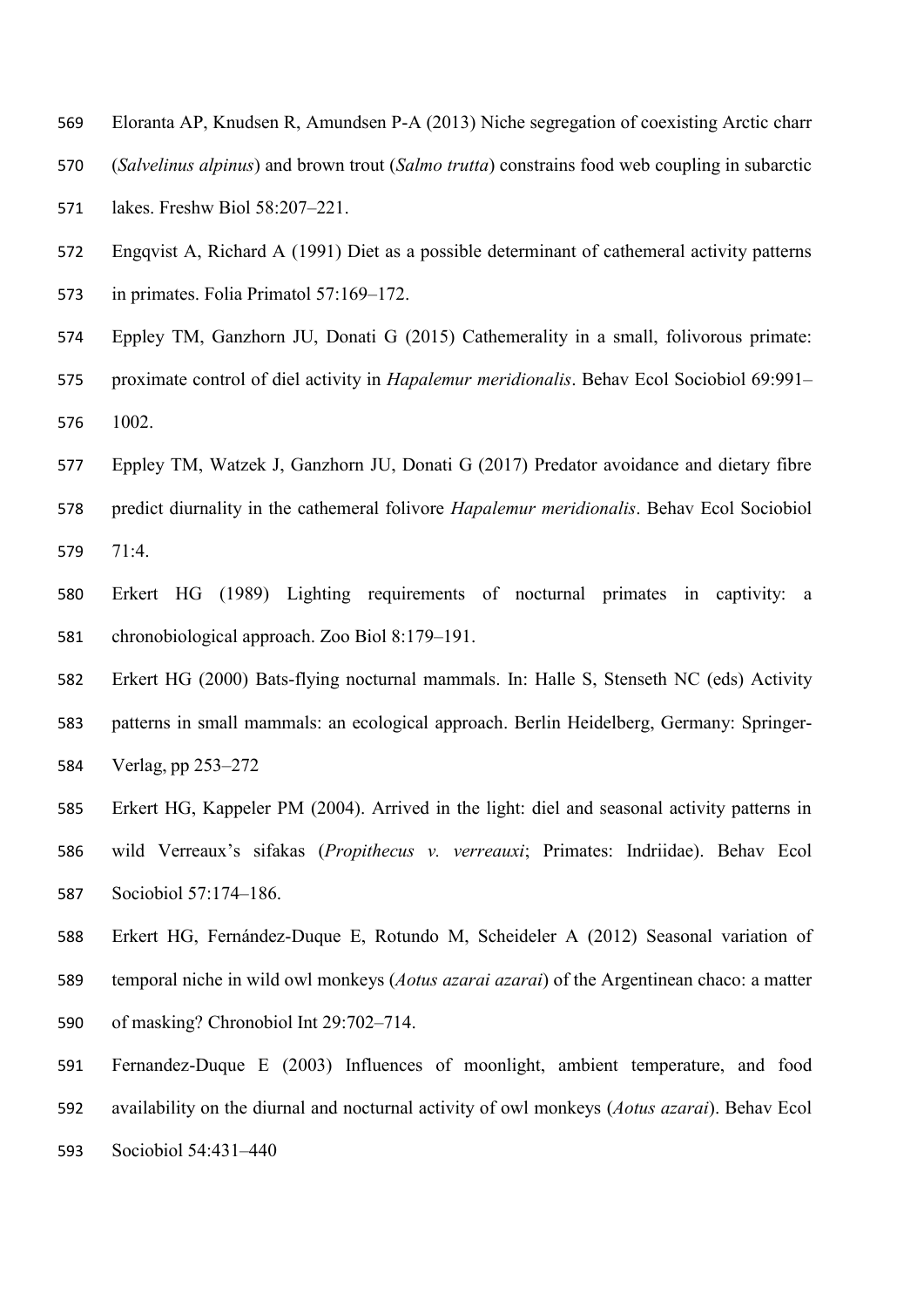- Fernández-Duque E, de la Iglesia H, Erkert HG (2010) Moonstruck primates: owl monkeys (*Aotus*) need moonlight for nocturnal activity in their natural environment. PLoS ONE 5:e12572.
- Fernández-Duque E, Erkert HG (2006) Cathemerality and lunar periodicity of activity rhythms in owl monkeys of the Argentinian chaco. Folia Primatol 77:123–138.
- Flowerdew JR (2000) Wood mice small granivores/insectivores with seasonally variable
- patterns. In: Halle S, Stenseth NC (eds) Activity patterns in small mammals: an ecological
- approach. Berlin Heidelberg, Germant: Springer-Verlag, pp 177–190.
- Ganzhorn JU, Abraham JP, Razanahoera-Rakotomalala M (1985) Some aspects of the natural history and food selection of *Avahi laniger*. Primates 26:452–463.
- Gursky S (2003) Lunar philia in a nocturnal primate. Int J Primatol 24:351–367.
- Halle S (2000) Ecological relevance of daily activity patterns. In: Halle S, Stenseth NC (eds)
- Activity patterns in small mammals: an ecological approach. Berlin Heidelberg, Germany: Springer-Verlag, pp 67–90.
- Halle S, Stensteth NC (2000) Activity patterns in small mammals: an ecological approach*.* Berlin Heidelberg, Germany: Springer-Verlag.
- Harcourt C (1991) Diet and behaviour of a nocturnal lemur, *Avahi laniger*, in the wild. J Zool 223:667–674.
- Harrington LA, Harrington AL, Yamaguchi N, Thom MD, Ferreras P, Windham TR,
- Macdonald DW (2009) The impact of native competitors on an alien invasive: temporal niche
- shifts to avoid interspecific aggression. Ecology 90:1207–1216.
- Jácomo ATA., Silveira L, Diniz-Filho JAF (2004) Nice separation between the maned wolf
- (*Chrysocyon brachyurus*), the crab-eating fox (*Dusicyon thous*) and the hoary fox (*Dusicyon*
- *vetulus*) in central Brazil. J Zool 262:99–106.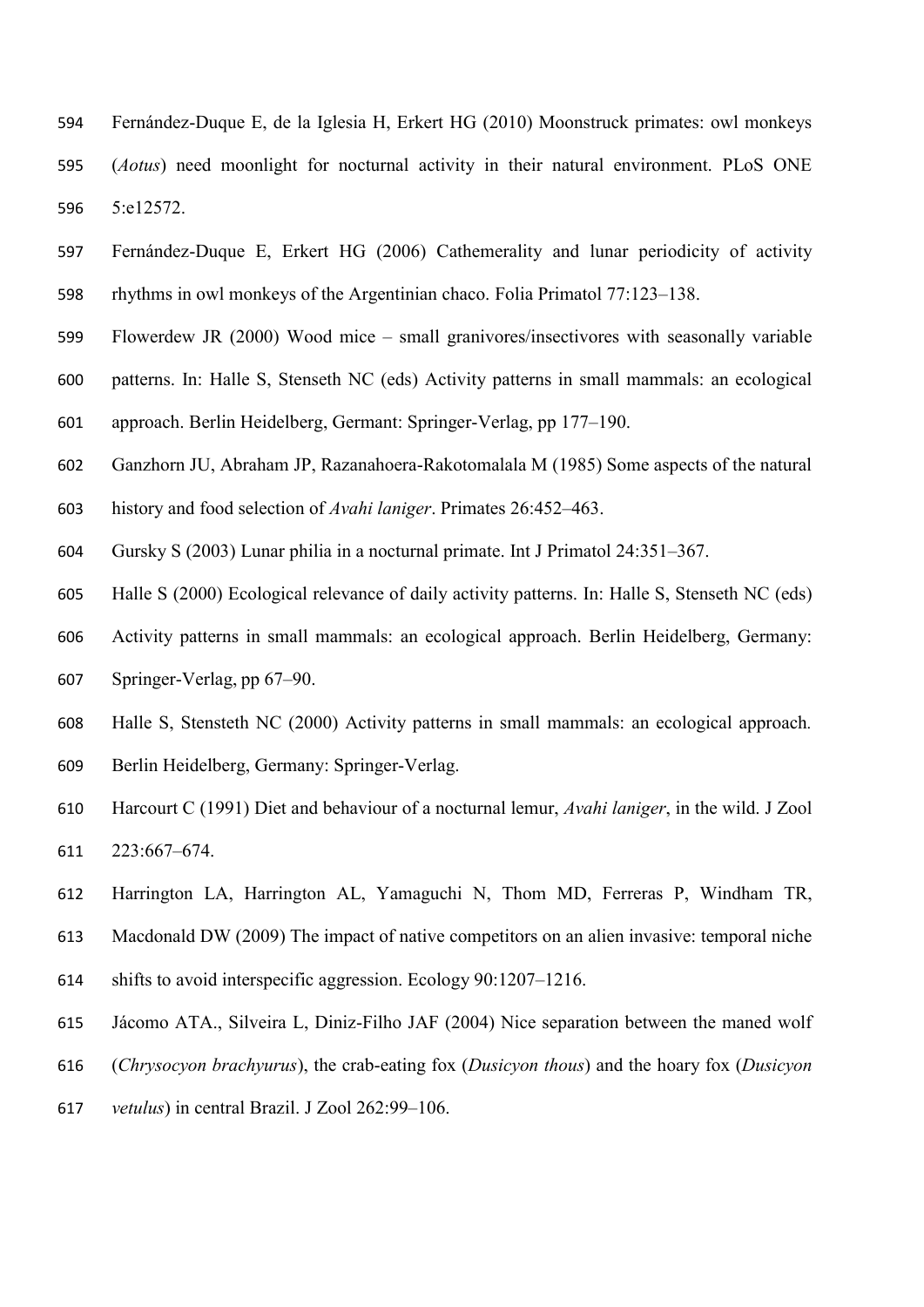- Kappeler PM, Erkert HG (2003) On the move around the clock: correlates and determinants of cathemeral activity in wild redfronted lemurs (*Eulemur fulvus rufus*). Behav Ecol Sociobiol 54:359–369.
- Kays R, Crofoot CM, Jetz W, Wikelski M (2015) Terrestrial animal tracking as an eye on life and planet. Science 348:aaa2478.
- Kotler BP, Brown JS, Subach A (1993) Mechanisms of species coexistence of optimal
- foragers: Temporal partitioning by two species of sand dune gerbils. Oikos 67:548–56.
- Kronfeld-Schor N, Dayan T (1999) The dietary basis for temporal partitioning: food habits of
- coexisting *Acomys* species. Oecologia 121:123–128.
- La Morgia V, Bassano B (2009) Feeding habits, forage selection, and diet overlap in Alpine
- chamois (*Rupicapra rupicapra* L.) and domestic sheep. Ecol Res 24:1043–1050.
- Lehman SM (2007) Ecological and phylogenetic correlates to body size in the Indriidae. Int J Primatol 28:183–210.
- Leos-Barajas V, Photopoulou T, Langrock R, Patterson TA, Watanabe Y, Murgatroyd M,
- Papastamatiou YP (2017) Analysis of animal accelerometer data using hidden Markov models. Methods Ecol Evol 8:161–173.
- Markolf M, Kappeler PM (2013) Phylogeographic analysis of the true lemurs (genus
- *Eulemur*) underlines the role of river catchments for the evolution of micro-endemism in
- Madagascar. Front Zool 10:70.
- Martin RD (1990) Primate origins and evolution. Princeton, US: Princeton University Press.
- Martínez-Freiría F, Lizana M, Amaral JP, Brito JC (2010) Spatial and temporal segregation
- allows coexistence in a hybrid zone among two Mediterranean vipers (*Vipera aspis* and *V.*
- *latastei*). Amphib Reptil 31:195–212.
- McKechnie AE, Mzilikazi N (2011) Heterothermy in afrotropical mammals and birds: a
- review. Integr Comp Biol 51:349–363.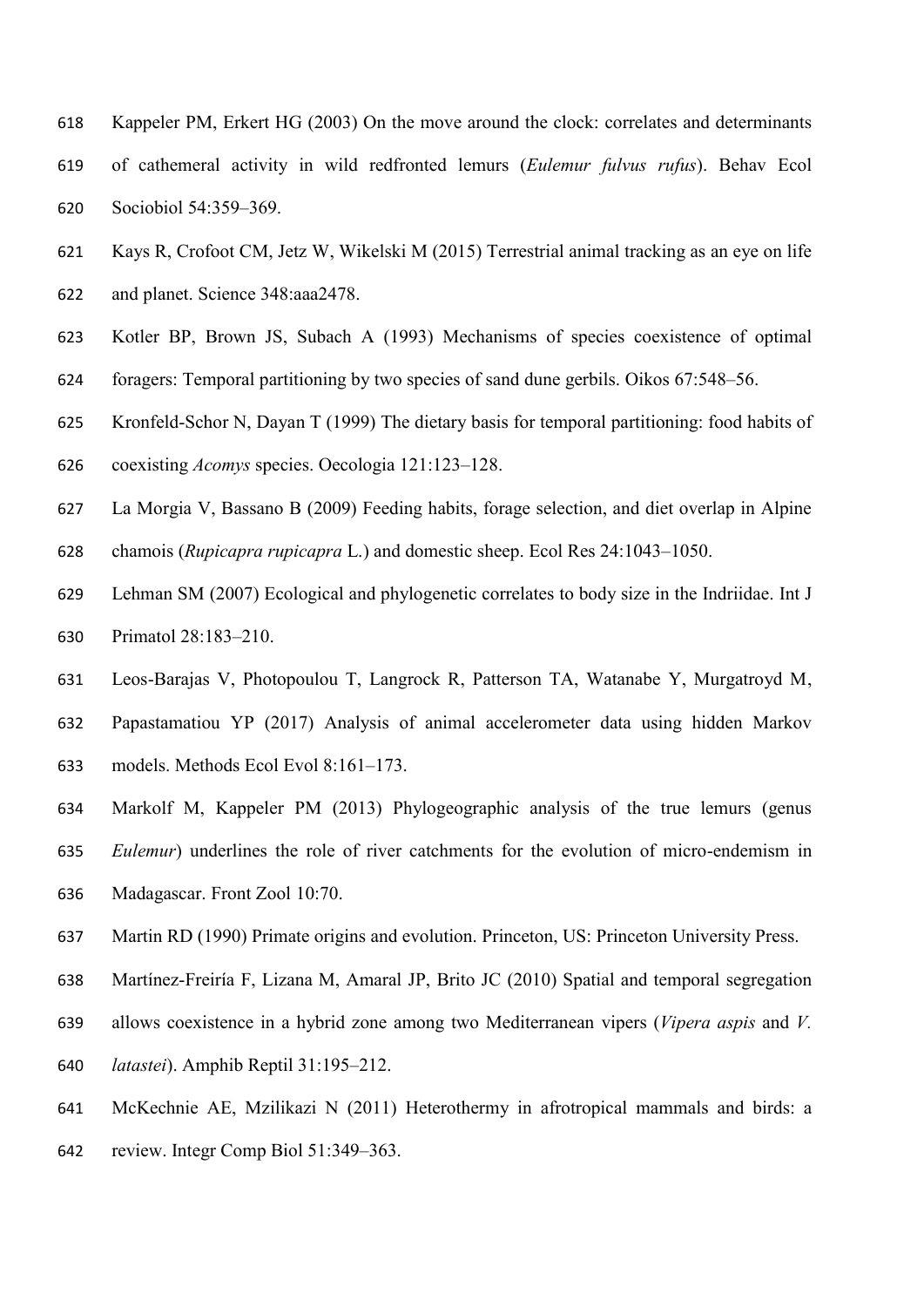- Nash LT (1998) Vertical clingers and sleepers: seasonal influences on the activities and substrate use of *Lepilemur leucopus* at Beza Mahafaly Special Reserve, Madagascar. Folia Primatol 69:204–217.
- Nash LT (2007) Moonlight and behaviour in nocturnal and cathemeral primates, especially *Lepilemur leucopus*: illuminating possible anti-predator efforts. In: Gursky S, Nekaris KAI
- (eds) Primate anti-predator strategies. New York, UK: Springer, pp 173–205.
- Norscia I, Borgognini-Tarli SM (2008) Ranging behavior and possible correlates of pair-living in southeastern avahis (Madagascar). Int J Primatol 29:153–171.
- Norscia I, Ramanamanjato JB, Ganzhorn JU (2012) Feeding patterns and dietary profile of nocturnal southern woolly lemurs (*Avahi meridionalis*) in southeast Madagascar. Int J Primatol 33:150–167.
- Patterson TA, Parton A, Langrock R, Blackwell PG, Thomas L, King R (2017) Statistical
- modelling of individual animal movement: an overview of key methods and a discussion of
- practical challenges. AStA-Adv Stat Anal 101:399–438.
- Pittendrigh CS, Daan S (1976) A functional analysis of circadian pacemakers in nocturnal rodents. IV. Entrainment: pacemaker as clock. J Comp Physiol 106:223–252.
- Pizzatto L, Child T, Shine R (2008) Why be diurnal? Shifts in activity time enable young cane toads to evade cannibalistic conspecifics. Behav Ecol 19:990–997.
- Poudel BS, Spooner PG, Matthews A (2015) Temporal shift in activity patterns of Himalayan
- marmots in relation to pastoralism. Behav Ecol 26:1345–1351.
- Prugh LR, Golden D (2014) Does moonlight increase predation risk? Meta-analysis reveals
- divergent responses of nocturnal mammals to lunar cycles. J Anim Ecol 83:504–514.
- Razafindratsima OH, Yacoby Y, Park DS (2018) MADA: Malagasy animal trait data archive.
- Ecology 99:990.
- Refinetti P (2016) Circadian physiology. 3rd ed. Boca Raton, US: CRC Press.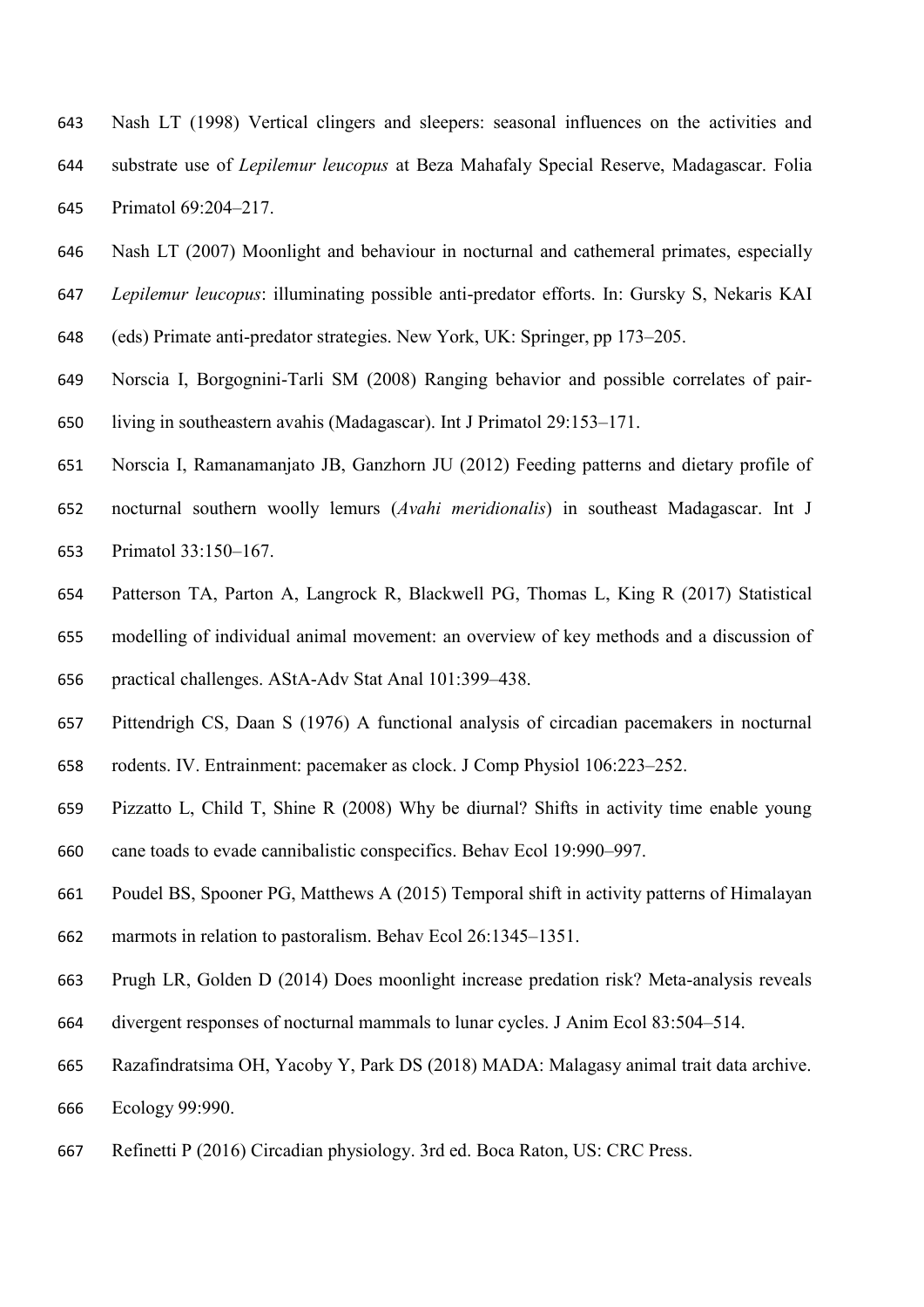- Reppert SM, Weaver DR (2002) Coordination of circadian timing in mammals. Nature 418:935–941.
- Rode-Margono EJ, Nekaris KAI (2014) Impact of climate and moonlight on a venomous mammal, the Javan slow loris (*Nycticebus javanicus*). Contrib Zool 83:217–225.
- Romero-Muñoz A, Maffei L, Cuéllar E, Noss AJ (2010) Temporal separation between jaguar
- and puma in the dry forests of southern Bolivia. J Trop Ecol 26:303–311.
- Roos C, Schmitz J, Zischler H (2004) Primate jumping genes elucidate strepsirrhine phylogeny. Proc Natl Acad Sci 101:10650–10654.
- Ruf T, Geiser F (2015) Daily torpor and hibernation in birds and mammals. Biol Rev 3:891– 926.
- Saldaña-Vázquez RA, Munguía-Rosas MA (2013) Lunar phobia in bats and its ecological correlates: a meta-analysis. Mammal Biol 78:216–219.
- Santini L, Rojas D, Donati G (2015) Evolving through day and night: origin and diversification of activity pattern in modern primates. Behav Ecol 26:789–796.
- Santini-Palka ME (1994) Feeding behaviour and activity patterns of two Malagasy bamboo
- lemurs, *Hapalemur simus* and *Hapalemur griseus*, in captivity. Folia Primatol 63:44–49
- Schmidt AKD, Römer H, Riede K (2013) Spectral niche segregation and community organization in a tropical cricket assemblage. Behav Ecol 24:470–480.
- Schreier BM, Harcourt AH, Coppeto SA, Somi MF (2009) Interspecific competition and niche separation in primates: a global analysis. Biotropica 41:283–291.
- Schoener TW (1974) Resource partitioning in ecological communities. Science 185:27–39.
- Scriven JJ, Whitehorn PR, Goulson D, Tinsley MC (2016) Niche partitioning in a sympatric
- cryptic species complex. Ecol Evol 6:1328–1339.
- Seiler M, Schwitzer C, Holderied M (2013) Anti-predator behaviour of Sahamalaza sportive
- lemurs, *Lepilemur sahamalazensis*, at diurnal sleeping sites. Contrib Zool 82:131–143.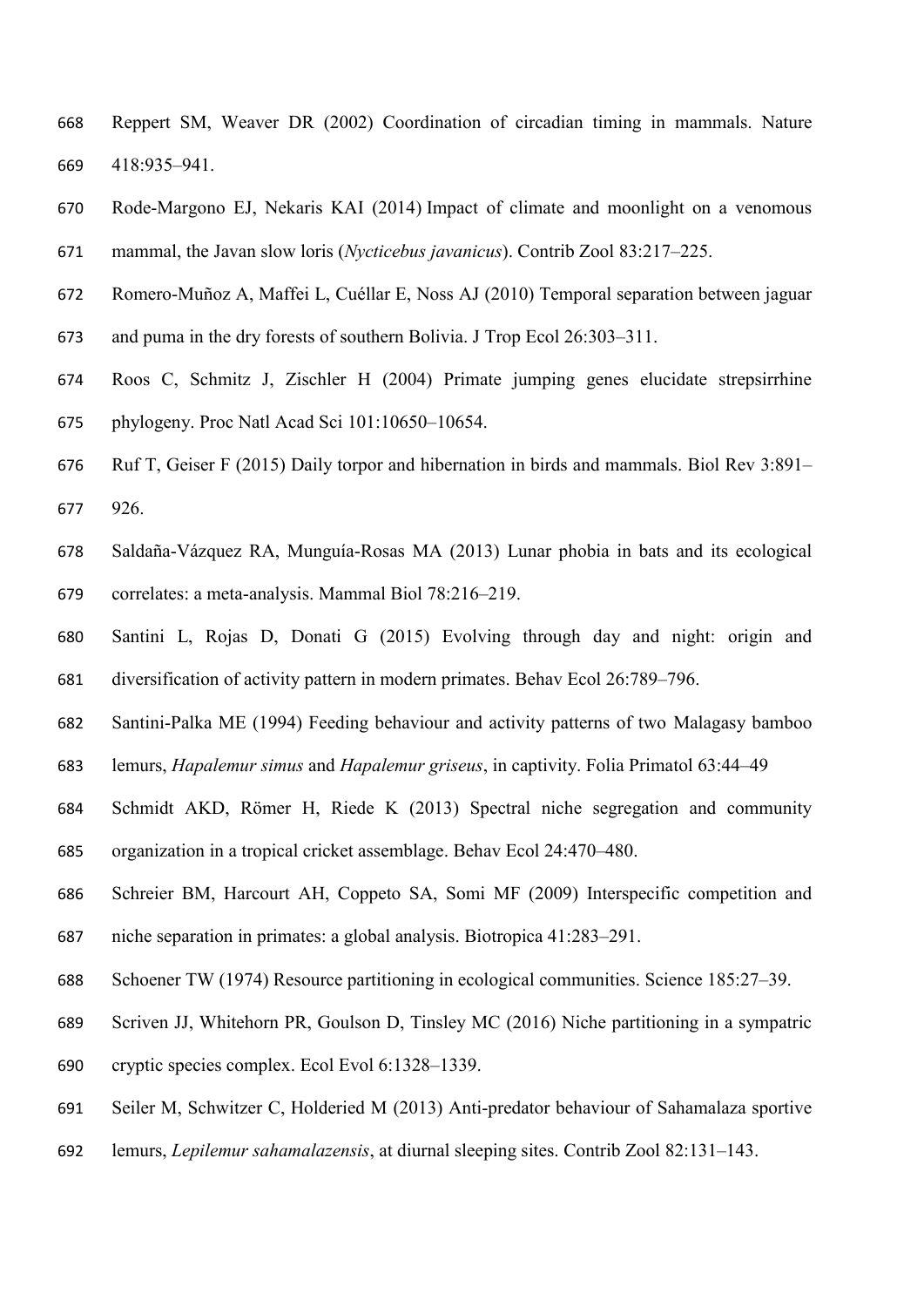- Singh M, Kuladeep R, Singh M (2011) Resource partitioning in sympatric langurs and macaques in tropical rainforests of the Central Western Ghats, South India. Am J Primatol 73:335–346.
- Snaith TV, Chapman CA (2007) Primate group size and interpreting socioecological models: do folivores really play by different rules? Evol Anthropol 16:94–106.
- Starr C, Nekaris KAI, Leung L (2012) Hiding from the moonlight: luminosity and temperature affect activity of Asian nocturnal primates in a highly seasonal forest. PLoS ONE 7:e36396.
- Tattersall I (1979) Patterns of activity in the Mayotte lemur, *Lemur fulvus mayottensis*. J Mammal 60:314–323.
- Tattersall I (1987) Cathemeral activity in primates: a definition. Folia Primatol 49:200–202.

 Thalmann U (2001) Food resources in two nocturnal lemurs with different social behavior: *Avahi occidentalis* and *Lepilemur edwardsi*. Int J Primatol 22:287–324.

- Upham NS, Hafner JC (2013) Do nocturnal rodents in the Great Basin Desert avoid moonlight? J Mammal 94:59–72.
- van Schaik CP, Terborgh JW, Wright SJ (1993) The phenology of tropical forests–adaptive
- significance and consequences for primary consumers. Annu Rev Ecol Syst 24:353–377.
- Veilleux CC, Jacobs RL, Cummings ME, Louis EE, Bolnick DA (2014) Opsin genes and
- visual ecology in a nocturnal folivorous lemur. Int J Primatol 35:88–107.
- Vieira EM, de Camargo NF, Colas PF, Ribeiro JF, Cruz-Neto AP (2017) Geographic
- variation in daily temporal activity patterns of a Neotropical marsupial (*Gracilinanus agilis*).
- PloS One 12:e0168495.
- Vieira EM, Port D (2006) Niche overlap and resource partitioning between two sympatric fox
- species in southern Brazil. J Zool 272:57–63.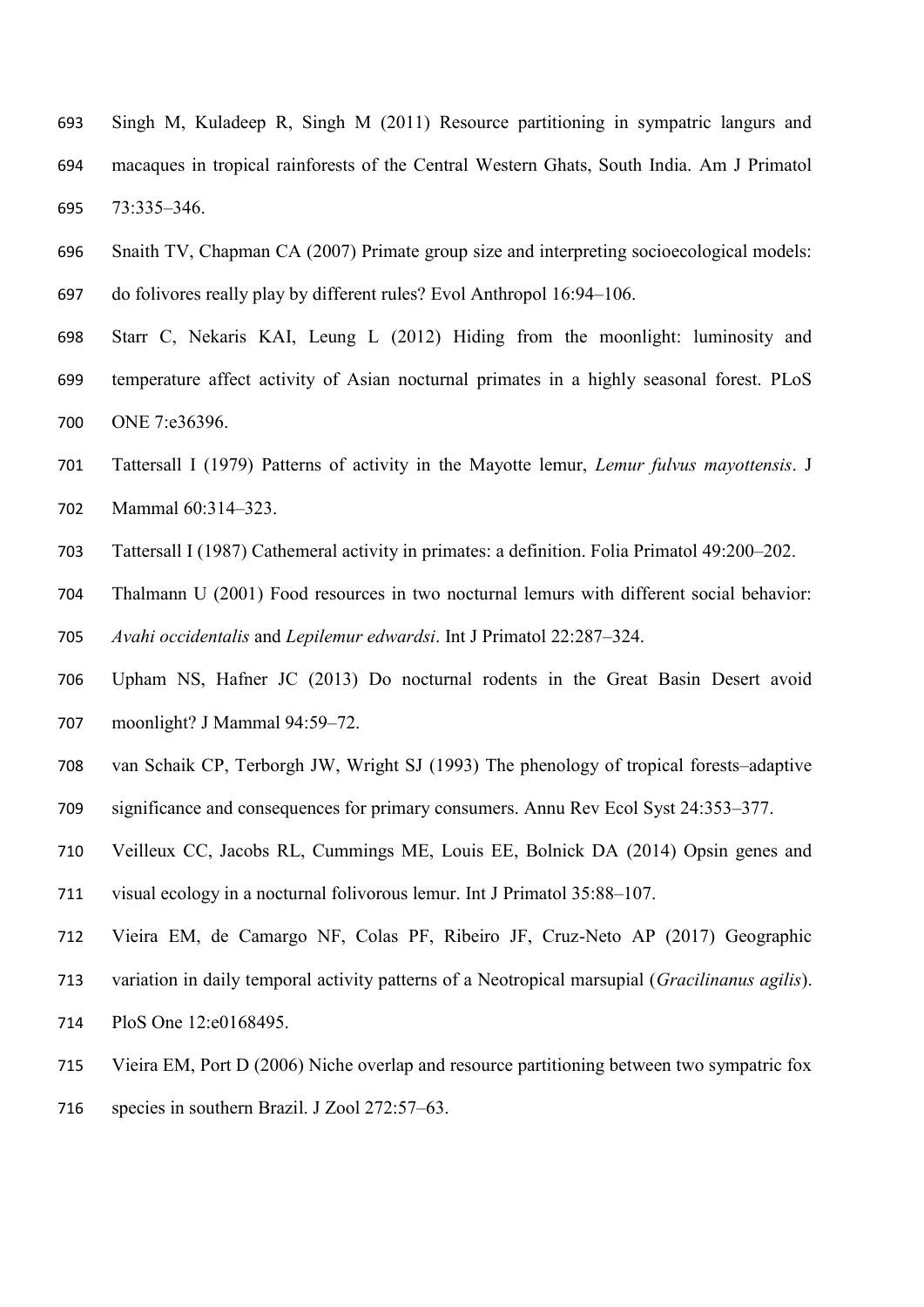- Warren RD, Crompton RH (1997) A comparative study of the ranging behaviour, activity rhythms and sociality of *Lepilemur edwardsi* (Primates, Lepilemuridae) and *Avahi occidentalis* (Primates, Indriidae) at Ampijoroa, Madagascar. J Zool 243:397–415.
- Wheater CP, Bell JR, Cook PA (2011) Practical field ecology: a project guide. New Jersey, US: Wiley-Blackwell.
- Wright PC, Razafindratsita VR, Pochron ST, Jernvall J (2005) The key to Madagascar frugivores. In: Dew JL, Boubli JP (eds.) Tropical fruits and frugivores. New York: Springer, pp 121–138.
- Zinner D, Hilgartner RD, Kappeler PM, Pietsch T, Ganzhorn JU (2003) Social organization of *Lepilemur ruficaudatus*. Int J Primatol 24:869–887.
- Ziv Y, Smallwood JA (2000) Gerbils and heteromyids interspecific competition and the spatio-temporal niche. In: Halle S, Stenseth NC (eds) Activity patterns in small mammals: an
- ecological approach. Berlin Heidelberg: Springer-Verlag, pp 159–176.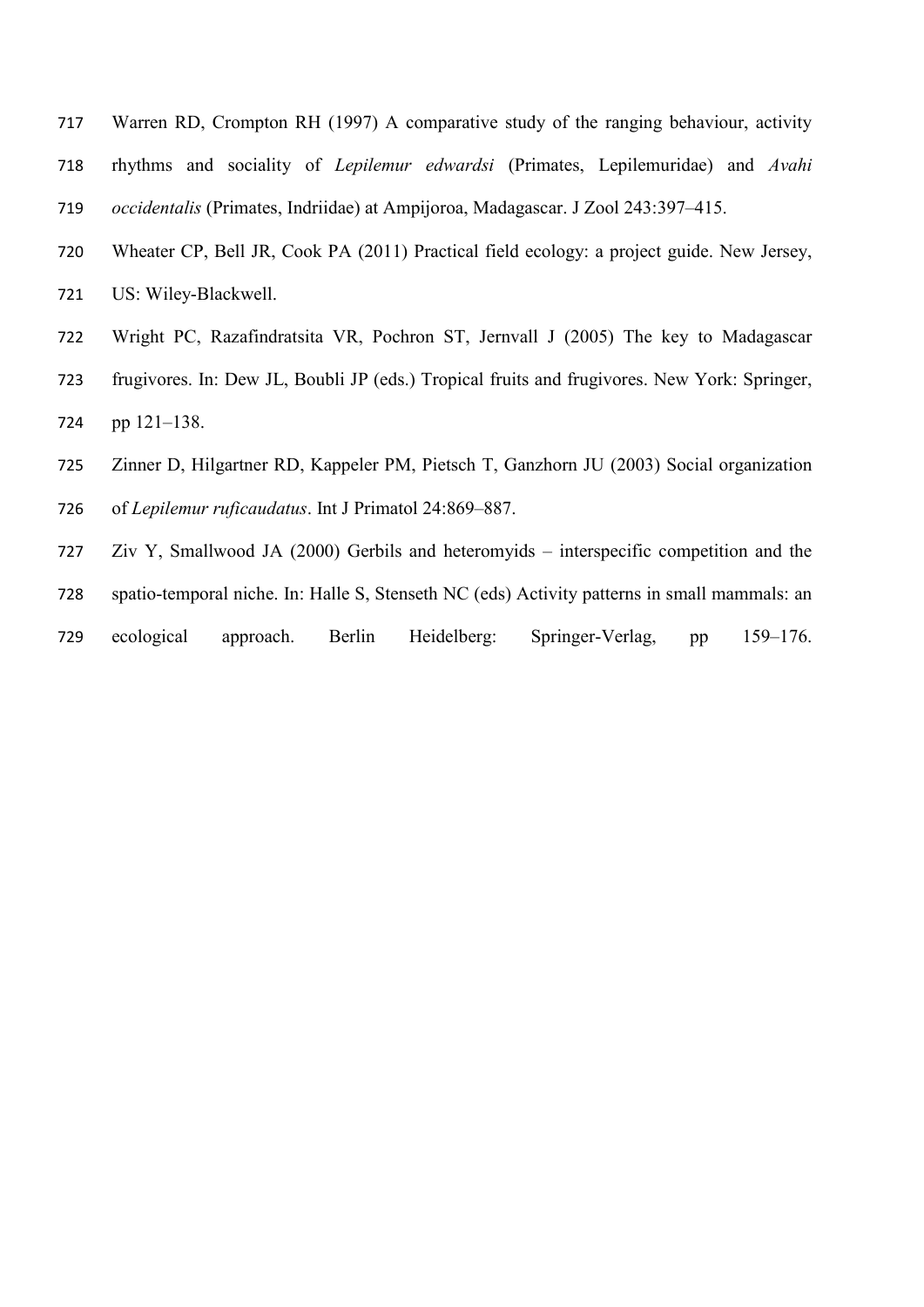730 **Table 1:** Median activity (range) during the day, at twilight, and at night, and median ND ratio (i.e. ratio between nocturnal and diurnal activity) 731 for *Avahi meridionalis* and *Lepilemur fleuretae*. Beta estimates (Standard Error) are parameter estimates of the Generalised Estimating Equation 732 models with night-length and moon phase as covariates. F-value indicate the result of the RM ANOVA test for the difference between the two

733 species.

|           | Avahi meridionalis                    |                                  |                                       | Lepilemur fleuretae                     |                                  |                                       |                |
|-----------|---------------------------------------|----------------------------------|---------------------------------------|-----------------------------------------|----------------------------------|---------------------------------------|----------------|
|           | <b>Activity</b><br>$(\text{range})$ % | Night-length<br><b>Beta (SE)</b> | <b>Moon</b> phase<br><b>Beta (SE)</b> | <b>Activity</b><br>$(\text{range})\,\%$ | Night-length<br><b>Beta</b> (SE) | <b>Moon phase</b><br><b>Beta</b> (SE) | <b>F-value</b> |
|           |                                       |                                  |                                       |                                         |                                  |                                       |                |
| Diurnal   | $14.0(3.7-32.7)$                      | $-0.30(0.14)$ *                  | $-0.19(0.02)$ **                      | $9.1(0.1-31.3)$                         | $-0.39(0.07)$ **                 | $0.11(0.05)^*$                        | $5.35*$        |
| Twilight  | $66.0(21.4-83.2)$                     | $-0.20(0.04)$ **                 | $-0.02(0.03)$                         | $39.3(9.1-75.8)$                        | $-0.48(0.05)$ **                 | $0.10(0.02)$ **                       | $1024.93**$    |
| Nocturnal | $50.9(26.7-71.6)$                     | $-0.24(0.09)$ **                 | 0.05(0.04)                            | 70.6 (47.3-96.1)                        | $-0.24(0.04)$ **                 | $-0.11(0.02)$ **                      | 492.00**       |
| ND        | $3.9(1.1-13.1)$                       | $-0.00(0.03)$                    | $0.23(0.05)$ **                       | $7.1(1.6-584.6)$                        | 0.25(0.18)                       | $-0.47(0.06)$ **                      | $471.00**$     |